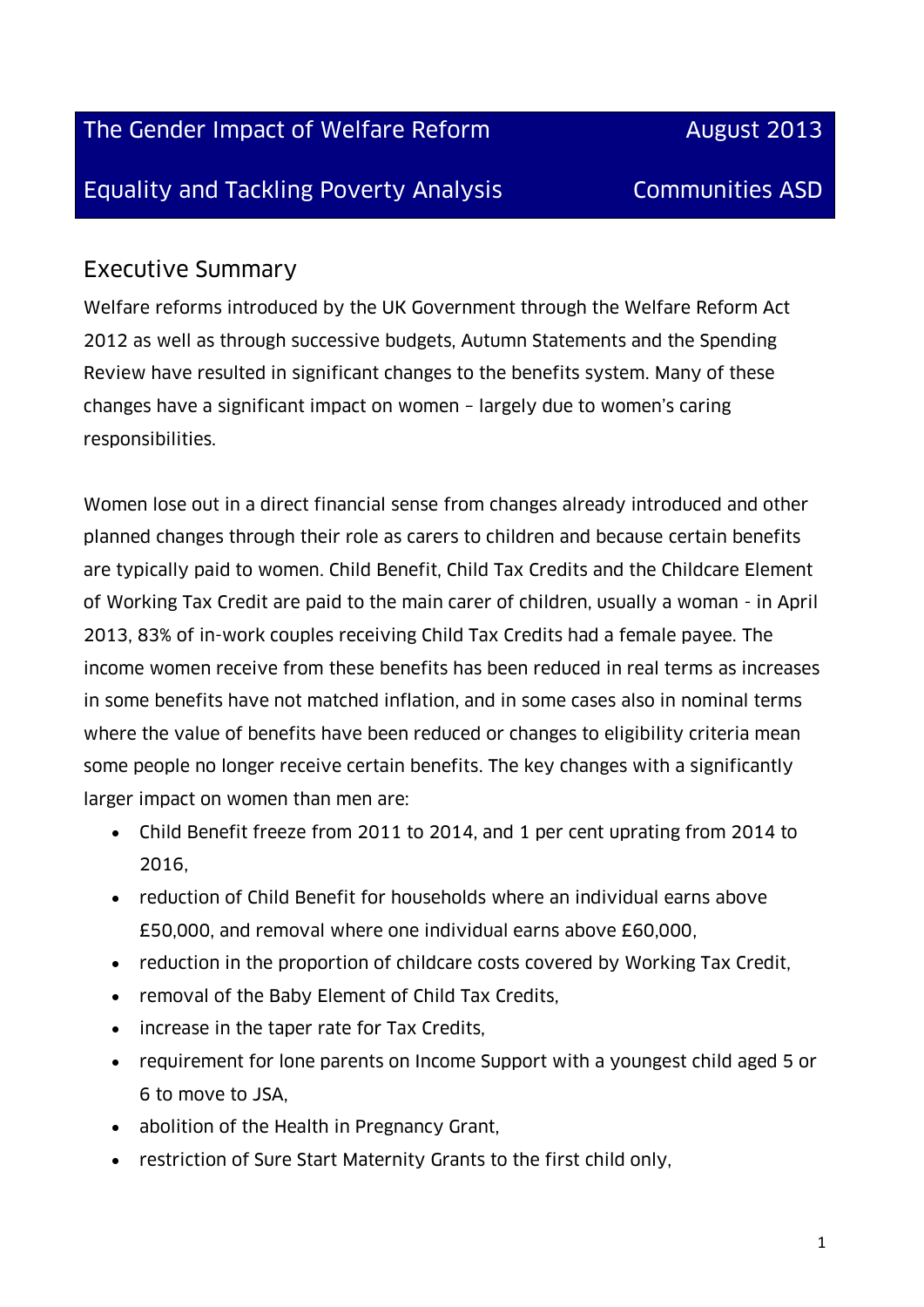- abolition of the Child Trust Fund,
- a system of charges for those requiring access to the new statutory child Maintenance Service and collection charges where the payment of maintenance is not through voluntary agreement.
- the benefit cap which is expected to primarily impact on households with children (89 per cent of households affected) and lone parents (50 per cent of households affected).

Women will also lose out because of how the new Universal Credit system is structured. Unlike the current system, where different benefits can be paid to separate members of a household, Universal Credit will be paid as one single household payment. In couple households where this is paid to the man, this will represent a loss of independent income for women. This concentrates financial resources and power in the hands of one person and may result in resources not being shared equally. Money provided to women is more likely to be spent on children's needs than money allocated to men, therefore the move to a household benefit payment could reduce spending on children.

There is also concern that other Universal Credit changes could mark the start of a return to a 'male breadwinner' model in dual headed households. The single earnings disregard under Universal Credit improves the incentive for one person in a couple household to move into employment, however it may weaken the incentives for many second earners (mainly women) to enter work or continue working.

Furthermore, Universal Credit is likely to make day-to-day budgeting more challenging for women. Universal Credit will be paid as a single monthly payment, a sharp contrast to the current system of multiple benefits paid at different times in the month. Women in low income households tend to be responsible for day-to-day budgeting and any problems with the payment of Universal Credit or difficulties in monthly budgeting are likely fall to them. Additionally reductions in household's income from benefits may impact on women's ability to manage on limited resources.

Overall welfare reform has a significantly gendered impact – with women being negatively impacted by a large number of the changes introduced.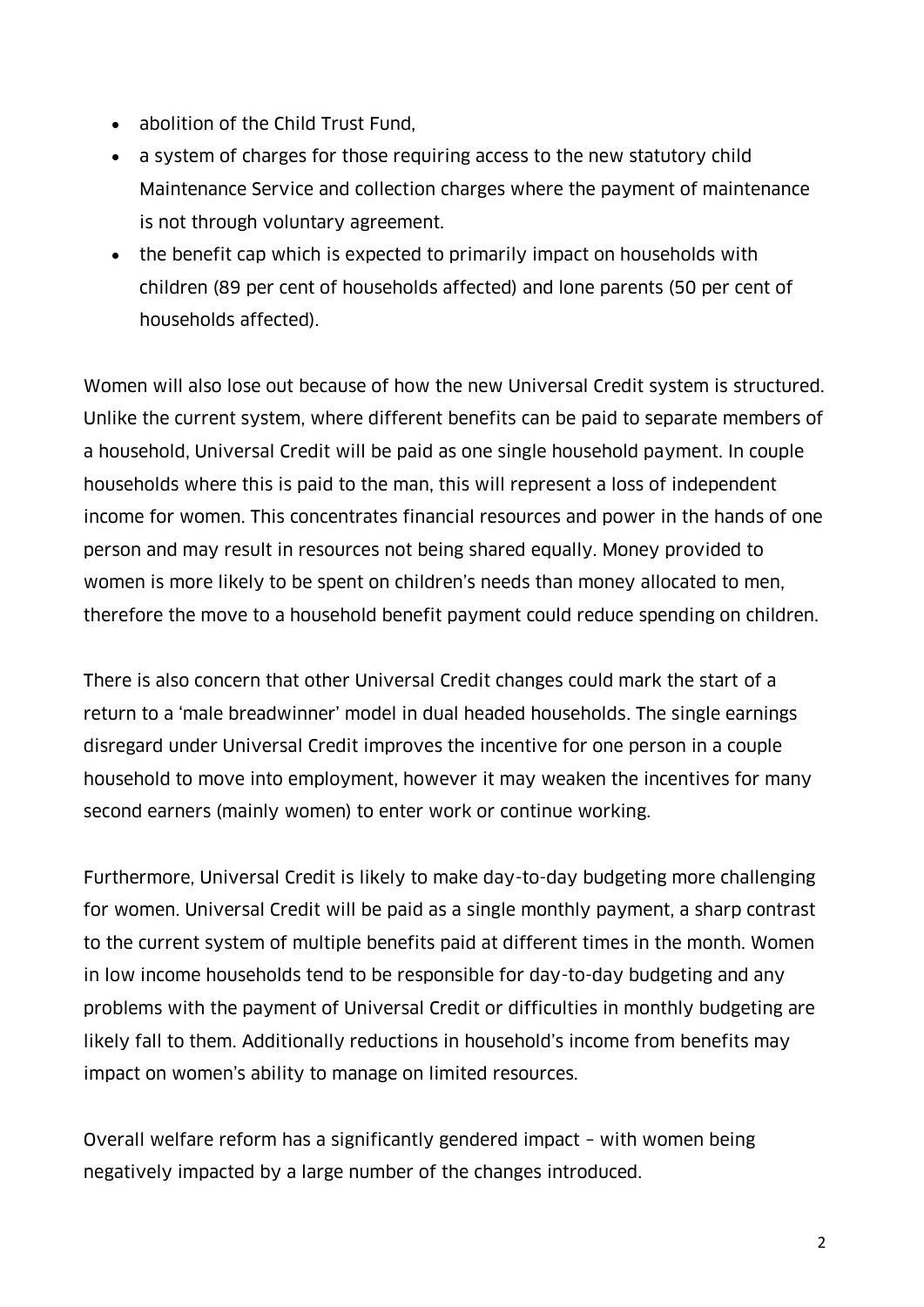#### Contents

| Disability Living Allowance. | .22 |
|------------------------------|-----|
|                              |     |
|                              |     |
|                              |     |
|                              |     |
|                              |     |
|                              |     |
|                              |     |
|                              |     |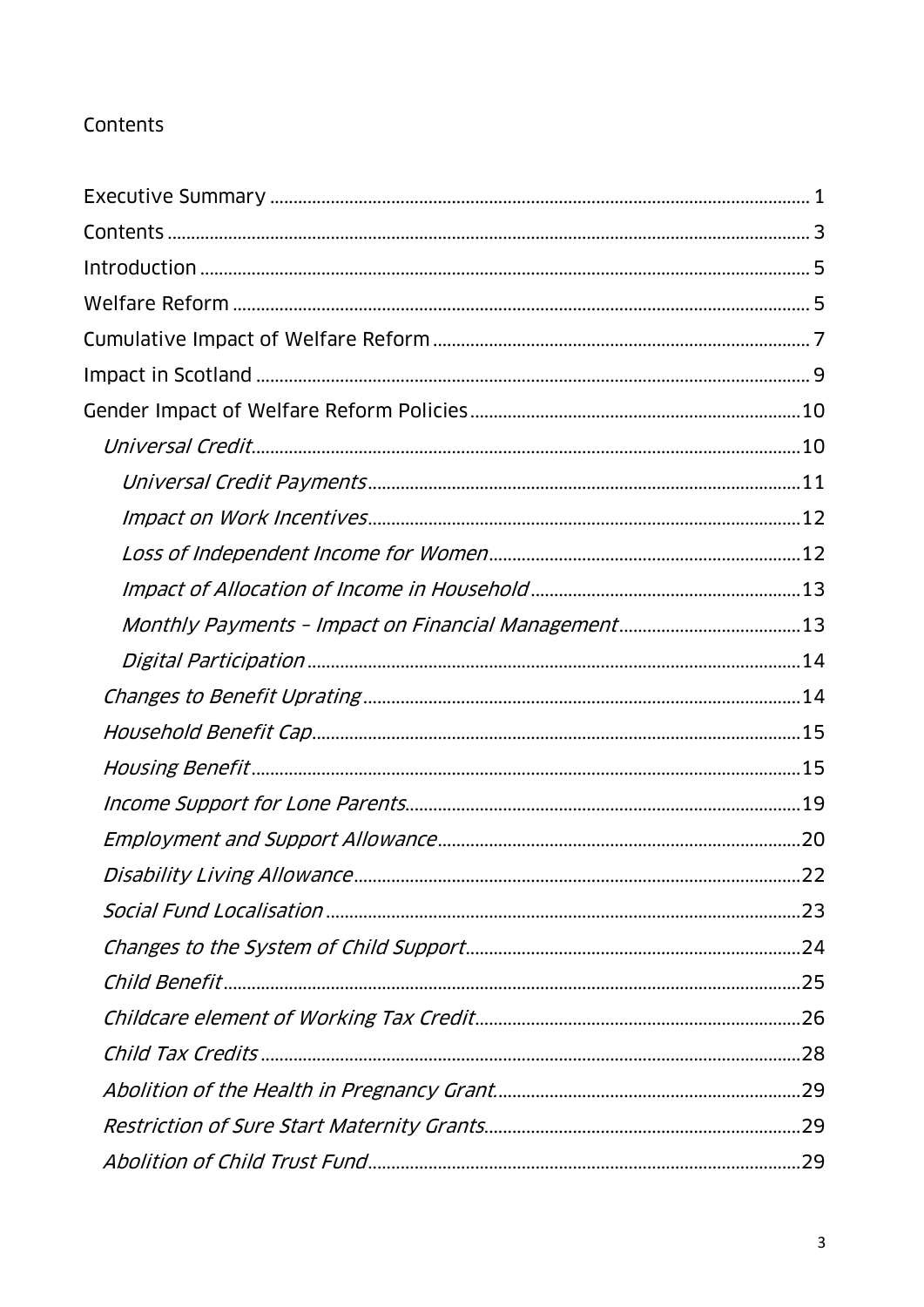| Annex: Comparison of benefit claimants by gender in Scotland & Great Britain.34 |  |
|---------------------------------------------------------------------------------|--|
|                                                                                 |  |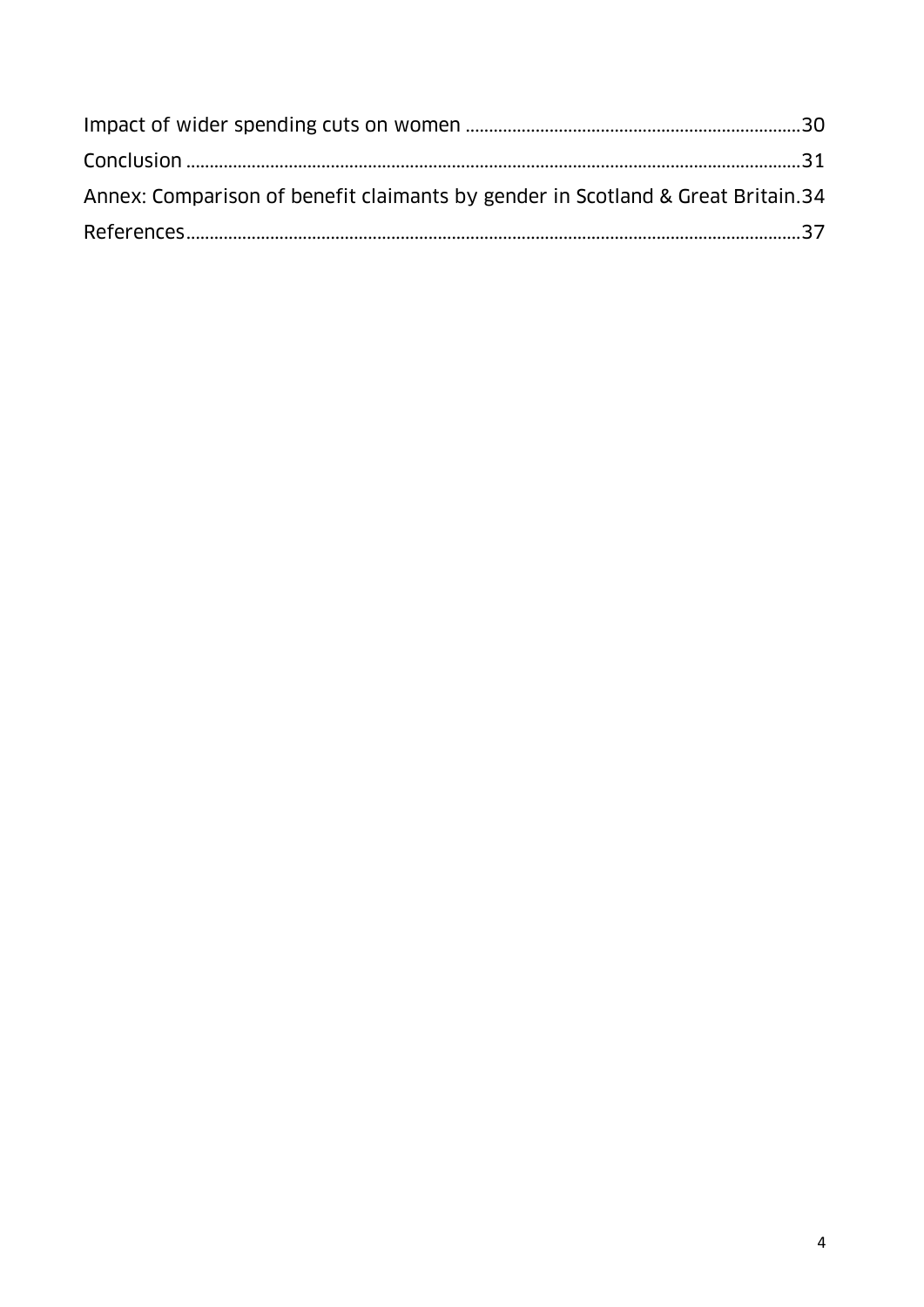### Introduction

Since coming to power in May 2010, the UK coalition Government has launched a major reform of the welfare state. The Welfare Reform Act received Royal Assent in March 2012 but this is just one part of the reforms which have been introduced through successive budgets, Autumn Statements and the Spending Review. Given the significance of these changes, it follows that there are implications for those in receipt of benefits and tax credits. The DWP equality impact assessments show that the majority of the reforms have a negative impact on the main equality groups, and that the scale of these impacts is often felt differently within those groups.

This briefing note provides an overview of the impacts of each element of welfare reform on men and women and shows that the impact of welfare reform on women is likely to be significant, and larger than the impact on men. In addition, it illustrates how spending cuts more generally are likely to have a larger negative impact on women than men.

### Welfare Reform

On 8 March 2012 the Welfare Reform Act received Royal Assent.<sup>1</sup> According to the UK Government, the Act represents the biggest change to the welfare system since it was founded over 60 years ago.

The Welfare Reform Act covers:

- The introduction of Universal Credit replacing:
	- Income based Jobseeker's Allowance,
	- Income-related Employment and Support Allowance,
	- Income Support,
	- Child Tax Credits.
	- Working Tax Credits, and;
	- Housing Benefit.

 $\overline{a}$ 1 <http://www.dwp.gov.uk/policy/welfare-reform/>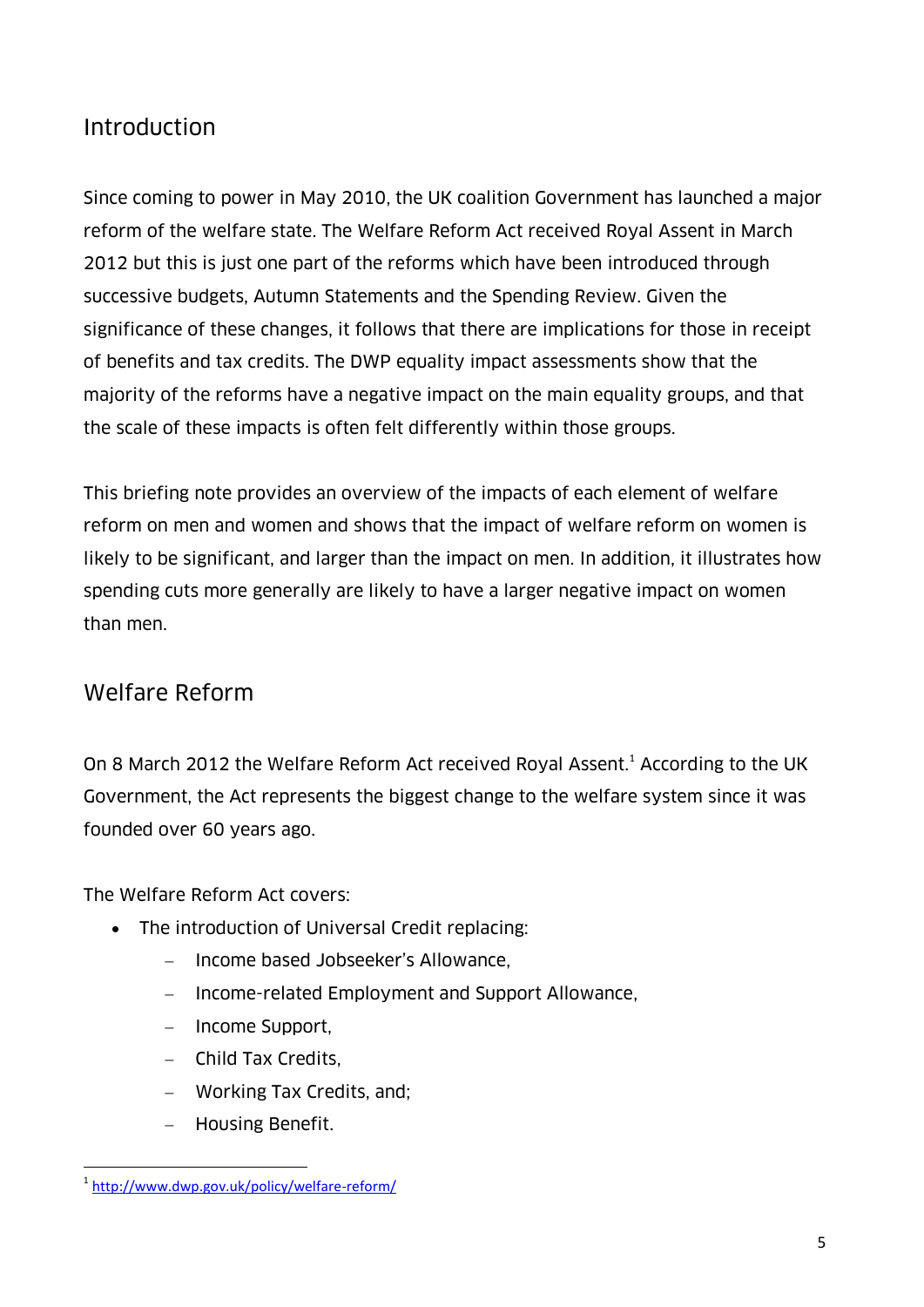- Reform to Disability Living Allowance through the introduction of the Personal Independence Payment for working-age claimants.
- Reforms to Housing Benefit
	- under-occupancy deductions will apply in the social rented sector.
	- $\sim$  CPI inflation will be used to uprate Local Housing Allowance.<sup>2</sup>
- Devolving discretionary elements of the Social Fund to the Scottish Government.
- Reforms to the Employment and Support Allowance (ESA)
	- Limiting entitlement to contributory ESA to one year for those in the Work Related Activity Group (WRAG).
	- Removing youth provisions which previously allowed young people to qualify for contributory ESA without having the required contributions history.
- Changes to the system of child support.
- A cap on the amount of benefit a household can receive.
- Lone parents with a youngest child aged 5 or over are no longer able to claim Income Support and instead must claim Jobseekers Allowance (JSA) – previously this only applied to lone parents with a youngest child aged 7 or over.
- A claimant commitment which must be signed by all recipients of Universal Credit. This increases the level of conditionality applied to some recipients, improves the sanctions regime and introduces Mandatory Work Activity.

Additionally, the UK Government has made wider changes to the welfare system which are not part of the Welfare Reform Act. These changes include:

- Changing benefit uprating from RPI to CPI.
- For three years from April 2013, most working age benefits and tax credits, excluding disability and carers benefits, will be uprated by 1%.
- Changes to Working Tax Credit and Child Tax Credit
	- Reduction in the proportion of childcare costs covered by Working Tax Credits from 80% to 70%.
	- Removal of the Baby Element paid to families with a child aged  $0 12$ months.

 $\overline{a}$ <sup>2</sup> Local Housing Allowance (LHA) is paid to recipients of Housing Benefit living in the private rented sector.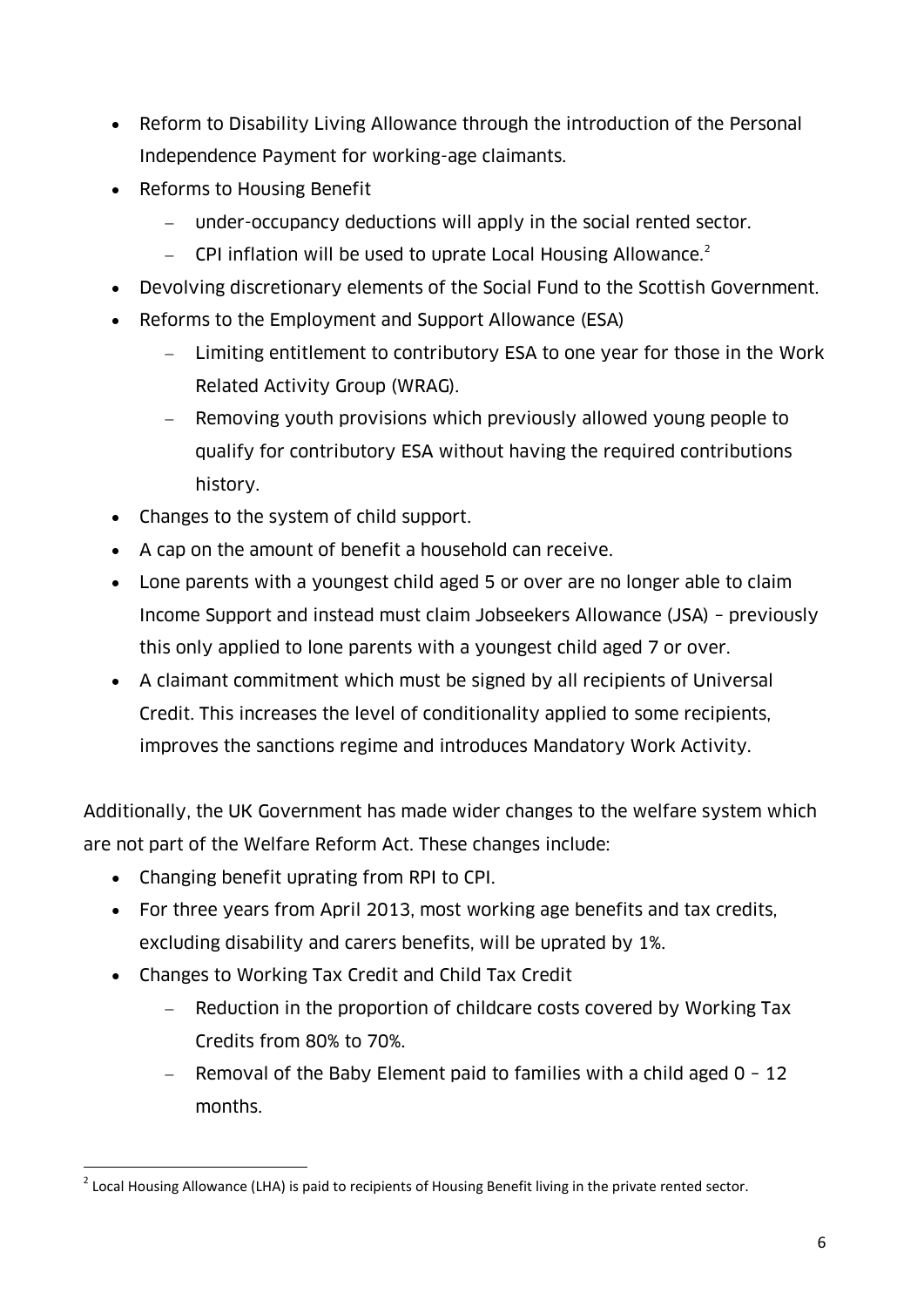- No introduction of a Toddler Element paid to families with a child aged one or two.
- Increase in the taper rate, the rate at which tax credits are removed, from 39% to 41%
- From April 2012, the disregard for increases in income was reduced to £5,000 and a £2,500 disregard for falls in income was introduced.
- The second income threshold for tapering the Family Element of Child Tax Credit was removed from April 2012.
- Child Benefit will be reduced for households with an individual earning over £50,000 and removed for households with an individual earning over £60,000.
- Under Universal Credit the proportion of childcare costs covered will increase to 85% for lone parents and couple households paying income tax (i.e. each earning over the tax-free threshold of £10,000).
- From April 2011 major changes were introduced to Housing Benefit
	- Local Housing Allowance is paid to those living in private accommodation.
	- Rates for LHA are set at the 30th percentile in the area rather than the 50th percentile.
	- The four bedroom rate is the maximum payable.
	- A maximum weekly rate has been introduced for each sized property.
	- Customers can no longer keep the difference between their rent and the LHA rate.
	- From January 2012 the age threshold for the shared accommodation rate of Local Housing Allowance (LHA) will be increased from 25 to 35 (with some exceptions).
- Abolition of the Health in Pregnancy Grant.
- Restriction of Sure Start Maternity grants to the first child only.
- Abolition of the Child Trust Fund.

#### Cumulative Impact of Welfare Reform

The IFS conducted a basic analysis of the gender impact of the welfare changes up to 2014-15 (although this did not include analysis of Universal Credit) and found that women are set to lose more from welfare reform than men (IFS, 2011). Whilst the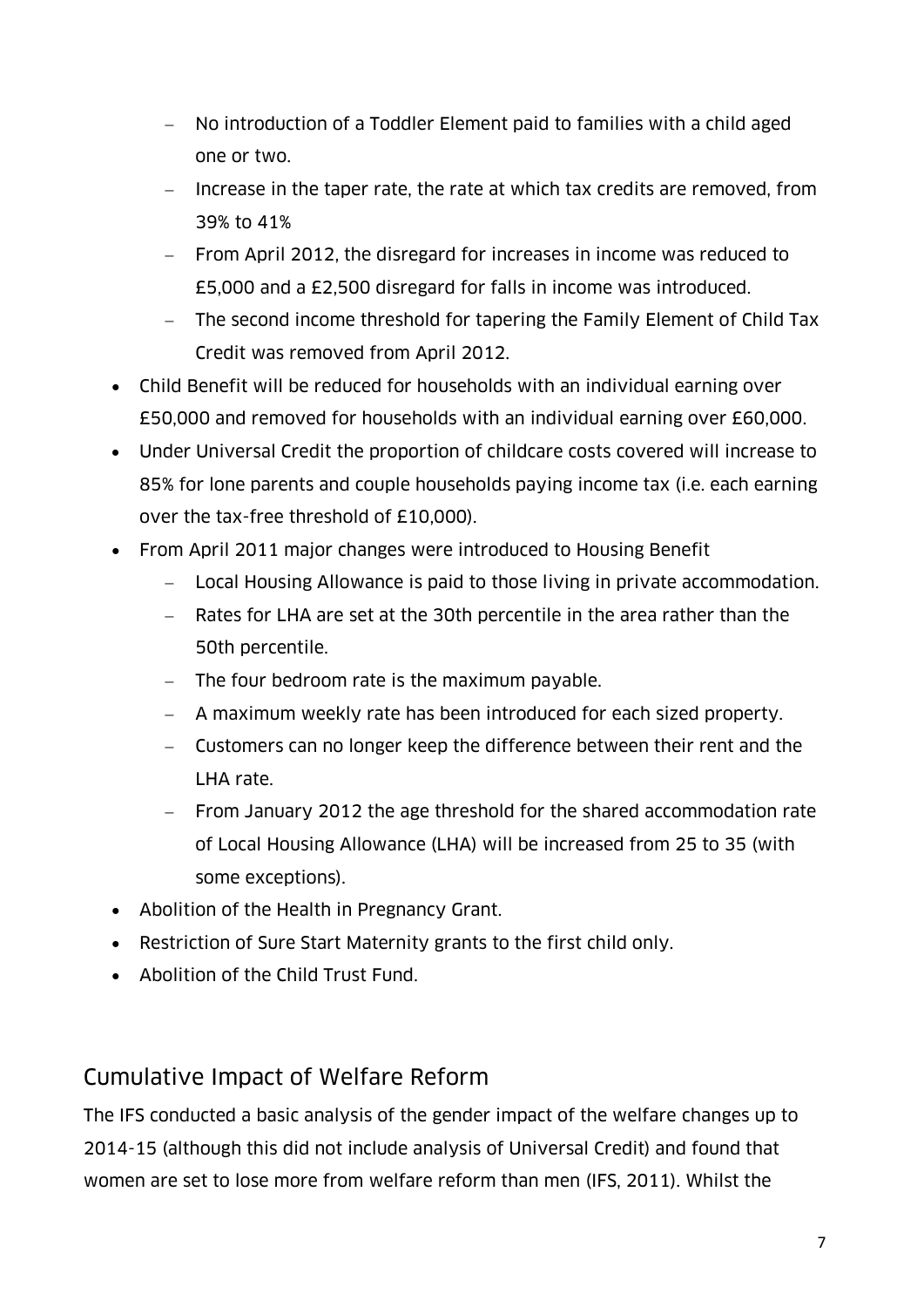average single adult male household is predicted to lose just under 4% of their net income, the average single adult female household is predicted to lose over 4.5% of its net income, see figure 1. This is largely driven by the particularly large loss for lone parents, 90% of whom are women. Lone fathers are predicted to lose 7.5% of their net income, compared to single males with no children losing just under 4% of their net income. Lone mothers are predicted to lose 8.5% of their net income compared to just over 3% for single women with no children, see figure 2.

Figure 1: Impact of tax and benefit reforms on household incomes for single adult households by sex of adult, with average loss for couple and multi-family households for comparison



Source: IFS (2011) The impact of welfare reforms by sex: some simple analysis <http://www.ifs.org.uk/bns/bn118.pdf>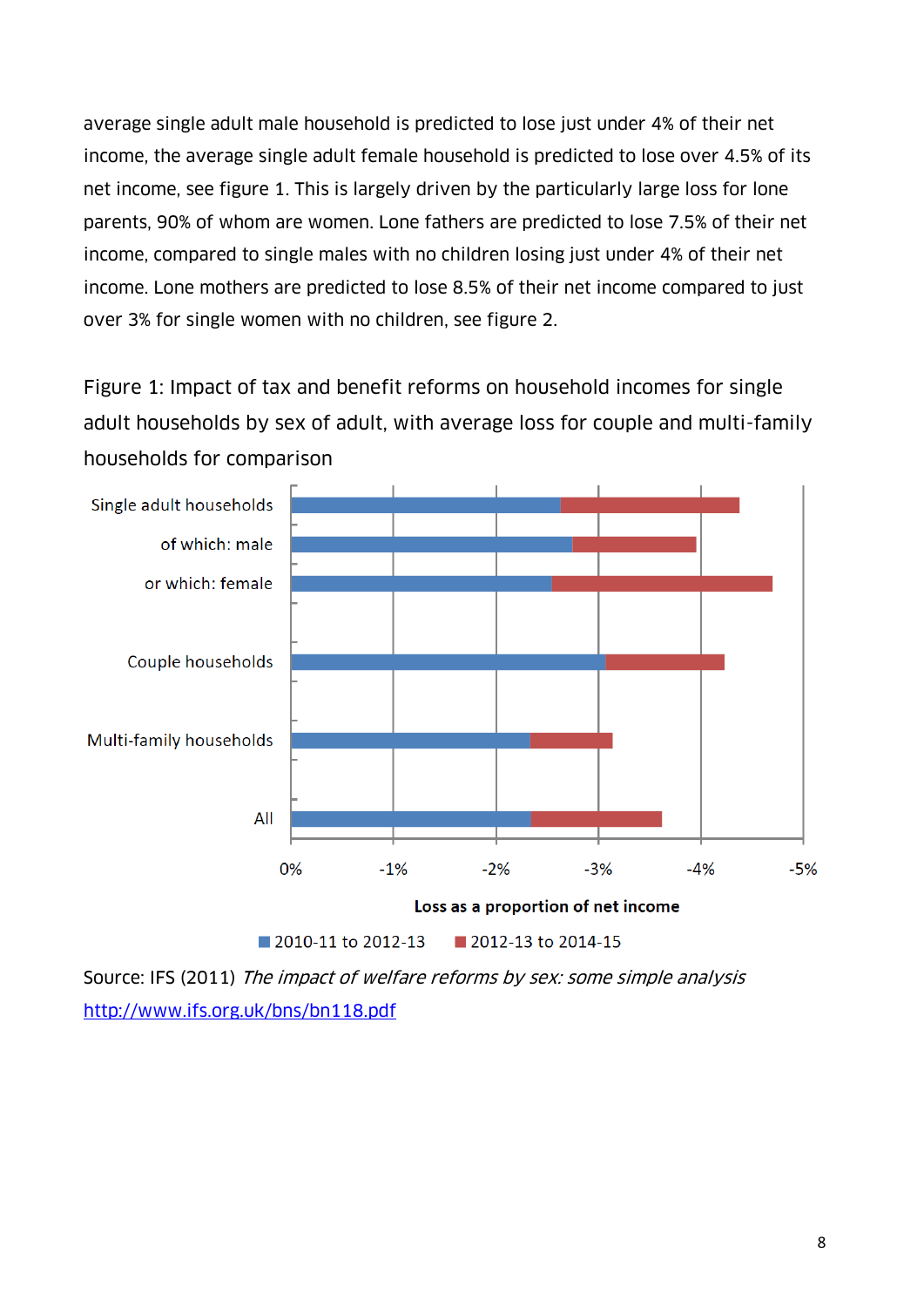Figure 2: Impact of tax and benefit reforms on household incomes for single adult households by sex of adult, couple households and multi-family households by presence of children.



 $\blacksquare$  2010-11 to 2012-13 2012-13 to 2014-15

Source: IFS (2011) The impact of welfare reforms by sex: some simple analysis <http://www.ifs.org.uk/bns/bn118.pdf>

### Impact in Scotland

Analysis shows that Scotland's population, household and benefit unit composition is not significantly different from Great Britain as a whole (WRSG, 2011). However, as highlighted in Table 1 in the Annex, Scotland has more than its population share of key benefits claimants. Whilst Scotland's share of Great Britain's population is 8.6 per cent,<sup>3</sup> its claimant share across different benefits ranges from 9.2% to 11.1%. Table 2 in the Annex shows that the female share of the caseload for each benefit type is similar in

 $\overline{a}$ 3 Office for National Statistics *2011 Census* [http://www.ons.gov.uk/ons/publications/re-reference](http://www.ons.gov.uk/ons/publications/re-reference-tables.html?edition=tcm%3A77-270247)[tables.html?edition=tcm%3A77-270247](http://www.ons.gov.uk/ons/publications/re-reference-tables.html?edition=tcm%3A77-270247)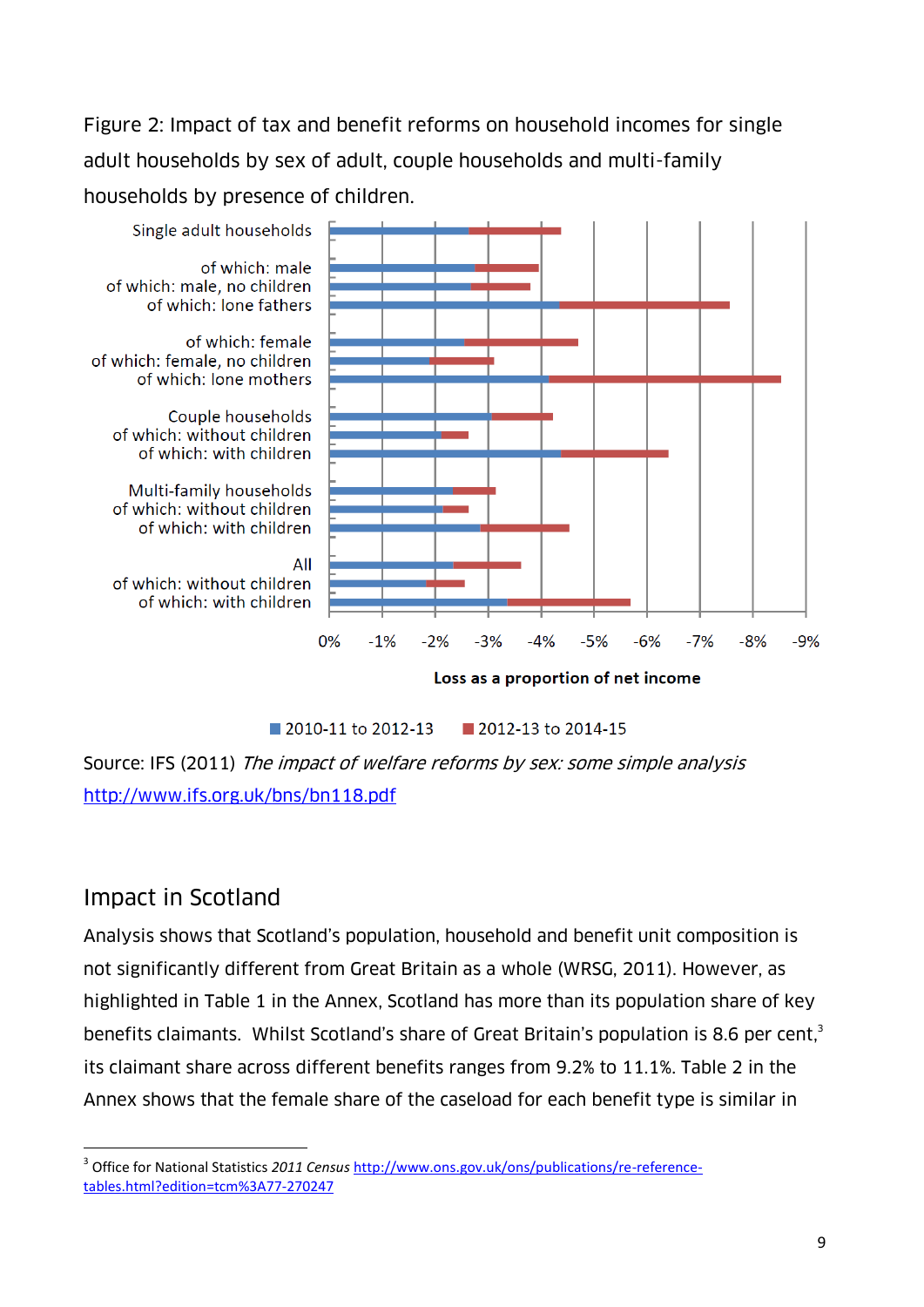Scotland to Great Britain. Therefore the gender impacts of welfare reform can be expected to be broadly similar in Scotland and Great Britain as a whole.

# Gender Impact of Welfare Reform Policies

The following sections consider the gender impact of the different aspects of welfare reform.

# Universal Credit

Universal Credit is a new single payment for households with low incomes – it will cover both those in- and out-of-work and will begin to be rolled out nationally from October 2013.

Universal Credit will replace:

- Income based Jobseeker's Allowance
- Income-related Employment and Support Allowance
- Income Support
- Child Tax Credits
- Working Tax Credits
- Housing Benefit

This is a significant restructuring of the benefits system and will create one single income-replacement benefit for working age adults in- and out-of-work. This unifies the current system of means-tested out-of-work benefits, tax credits and support for housing. Individuals will not have to apply for new benefits when they move into work, which should smooth the transition into work and make it easier for people to understand their entitlement. This single benefit will be paid monthly to one individual in the household, representing a significant change from the current system where several benefits are paid to different members of the household at different times during the month.<sup>4</sup> Universal Credit will be tapered at a single rate resulting in a smoother and more transparent reduction in benefit as an individual's earnings

 $\overline{a}$ <sup>4</sup> For more information on the impacts of a move to household benefit payments see the Scottish Government report (Scottish Government, 2012c).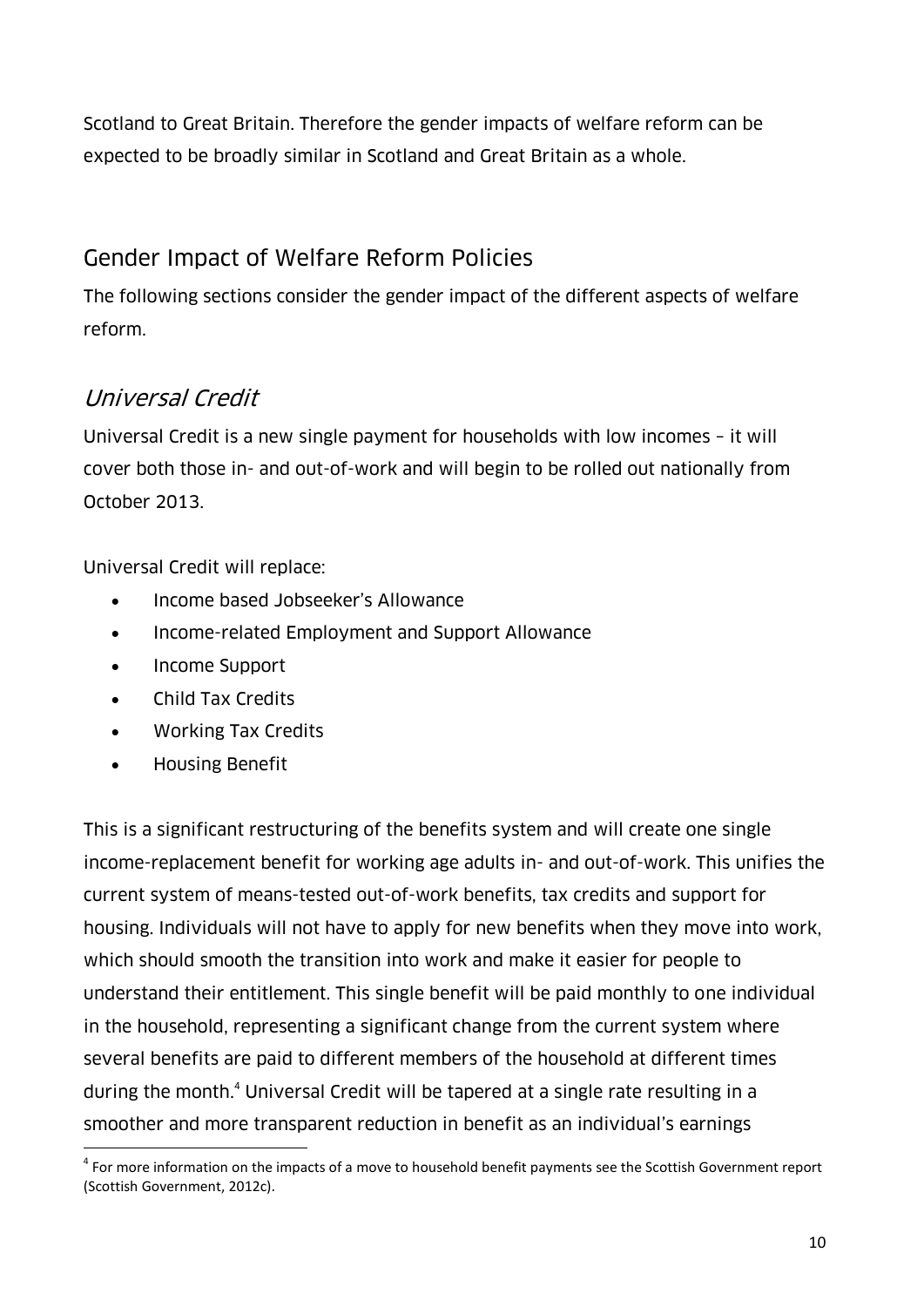increase, this should improve work incentives. Universal Credit will also be "digital by default"; most people will be expected to apply online and manage their claim through an online account.

#### Universal Credit Payments

 $\overline{a}$ 

DWP's Equality Impact Assessment for Universal Credit (DWP, 2011f) estimates that in the steady state<sup>5</sup> 2.8 million households in the UK will have higher entitlements under Universal Credit than they would have received under the current system, while 2 million households will be entitled to less. An estimated 2.7 million households will experience no change in entitlement as a result of the reform. Of the estimated 1.7 million single male households affected, 25% will see an increase in their entitlement. This compares to 33% of the 2.9 million single female households who are expect to see an increase in their entitlement. However households headed by single females are slightly more likely to see a reduction in entitlement with 22% of single female households seeing a reduction in entitlement compared to 20% of single male households. It is important to note that this assesses the impact of Universal Credit in isolation from other welfare reforms which will also impact on household incomes.

Universal Credit is expected to reduce poverty by around 550,000 working-age adults and by around 350,000 children (DWP, 2011f). Around 100,000 individuals in single female households are expected to be lifted out of poverty as a result of Universal Credit; this is approximately the same as the number of individuals in single male households who are expected to be lifted out of poverty. This reduction in poverty is the result of Universal Credit, other changes to the welfare state are expected to increase poverty and the overall impact is forecast to be an increase in poverty. Recent analysis by the IFS (2013) projected that in Scotland the proportion of working-age adults in relative income poverty (before housing costs) would increase from 14.6 per cent in 2011 to 16.9 per cent in 2020.

As part of the move to Universal Credit, DWP are offering transitional protection which avoids a cash loss at the point of change but is eroded over time. This will apply to

<sup>&</sup>lt;sup>5</sup> The steady state occurs once all existing claims have been migrated and transitional protection is no longer in payment.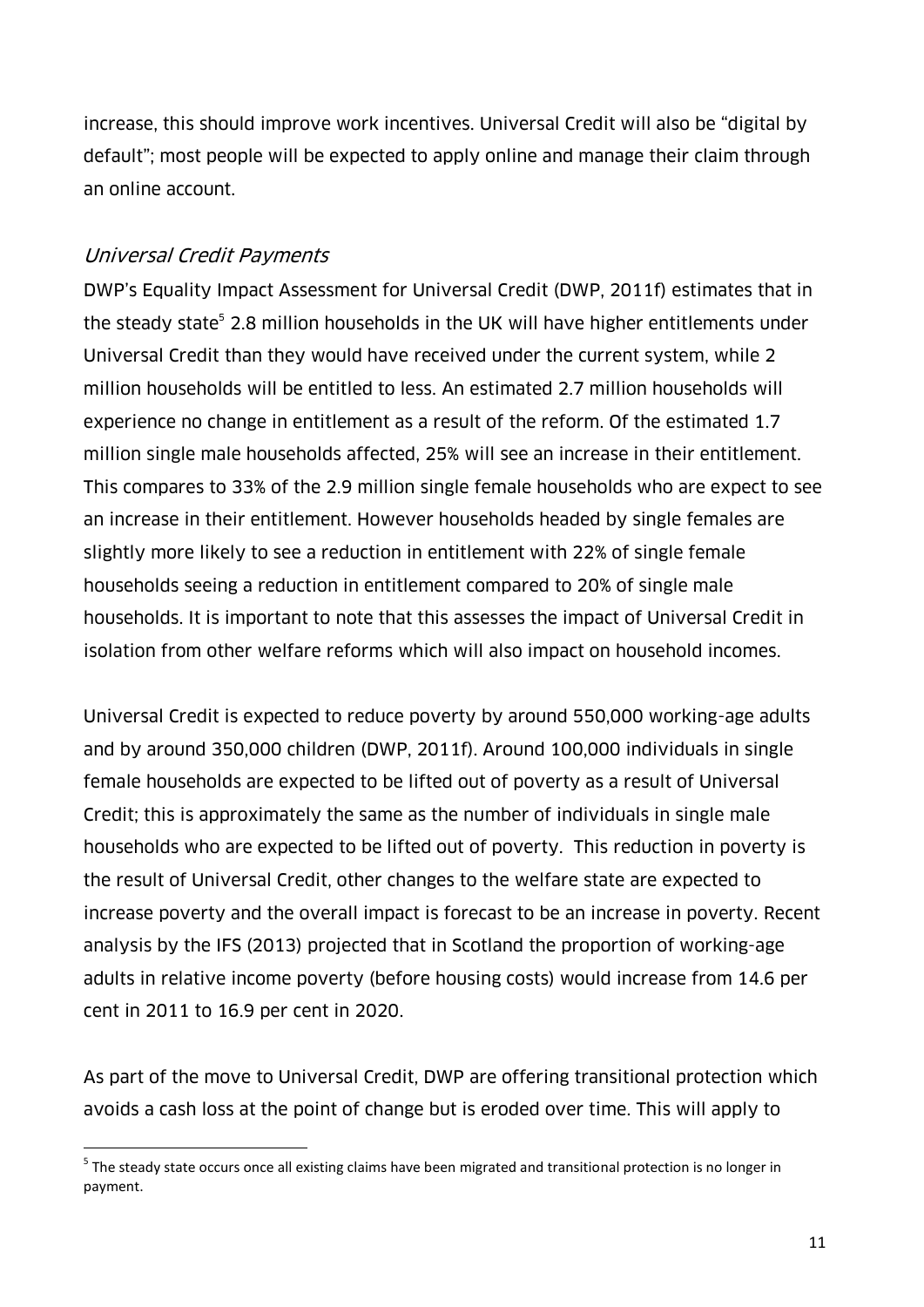those households who are moved to Universal Credit and whose circumstances remain the same. Households with a significant change in circumstances will lose their transitional protection (DWP, 2012f). Significant changes in circumstances include a partner leaving/joining the household, the Universal Credit award ending, one or both members of the household stopping work and/or a drop of earnings beneath the level of work expected in the claimant commitment. This means that those awarded transitional protection will either lose it as it is eroded over time, or as their circumstances change.

#### Impact on Work Incentives

Universal Credit improves the incentive for one person in a couple household to move into employment. However couple households will have one shared earnings disregard. The earnings disregard is amount of earned income which the household can keep before the amount of UC the household receives is reduced. In the case of a couple when the first individual starts working they will be able to earn up to the value of the disregard before their UC is reduced; once they have earned more than this disregard their income is reduced. If the other member of the couple then starts working the household's UC payment will be reduced immediately if the main earner has already earned more than the disregard. Universal Credit may weaken the incentives for many second earners (mainly women) to enter or continue working. If women are discouraged from seeking paid work, there will be an immediate impact on their independent income, and there may be negative long-term impacts as this limits the opportunities for women to contribute to a pension (Engender, 2012).

#### Loss of Independent Income for Women

Universal Credit will be paid as a single monthly payment to the main claimant in each household. There is concern this could mark the start of a return to a 'male breadwinner model' (Oxfam, 2010). Universal Credit will be paid as one payment per household which may concentrate financial resources and power in the hands of one person, potentially making the 'dependent' member of a couple (usually female) less financially independent. Child Tax Credit is currently paid to the 'main carer' (usually a woman), this provides women with their own independent income. In December 2012 83% of in-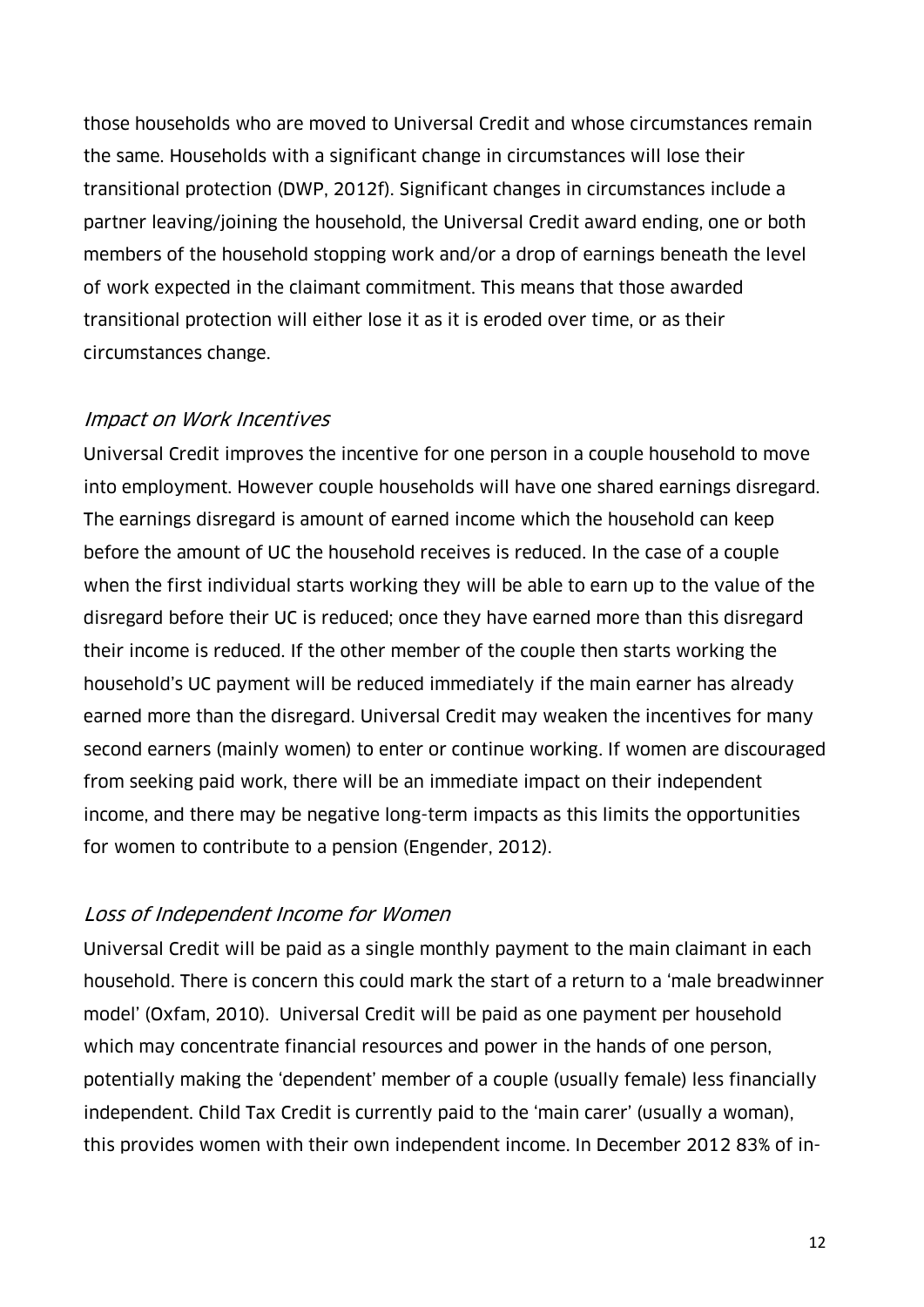work couples receiving Child Tax Credits had a female payee. 6 The inclusion of Child Tax Credit in Universal Credit will remove this independent income for women.

#### Impact of Allocation of Income in Household

Research suggests that income is not shared equally between opposite-sex couples. Qualitative research showed that in two-thirds of couples surveyed, the woman was in charge of day-to-day budgeting but that in half of couples surveyed the man had overall control of how the money was spent (Goode et al, 1998). Women in low income households tend to sacrifice their own needs on behalf of other family members (Westaway and McKay, 2007) and money provided to women is more likely to be spent on children's needs than money allocated to men (Goode et al, 1998). Therefore a potential impact of a move to household benefit payments may be a reduction in the proportion of benefit income spent on children.

Control of financial resources can also be used as a form of abuse, 89% of respondents in research by Refuge reported economic and financial abuse as part of their experience of domestic violence (Sharp, 2008). A literature review by the Welfare Analysis Unit in the Scottish Government concluded that for some women in lowincome households, joint bank accounts do not equate to sharing money management and that having a joint bank account can mean women having to justify spending to their partner (Scottish Government, 2012c). Therefore it is expected that the single payment of Universal Credit replacing several income sources paid to both members of a couple will have a negative impact on women's financial independence and may result in an increase in economic abuse in relationships where domestic violence is present.

#### Monthly Payments – Impact on Financial Management

DWP argue that the single monthly payment of Universal Credit will help prepare people for the world of work where payments are monthly. However, DWP's own briefing note on payments for Universal Credit shows that only 75% of those in employment receive earnings monthly, for those earning under £10,000 a year only 51% receive their earnings monthly (DWP, 2011e).

 $\overline{a}$ 6 <http://www.hmrc.gov.uk/statistics/prov-main-stats/cwtc-dec12.pdf>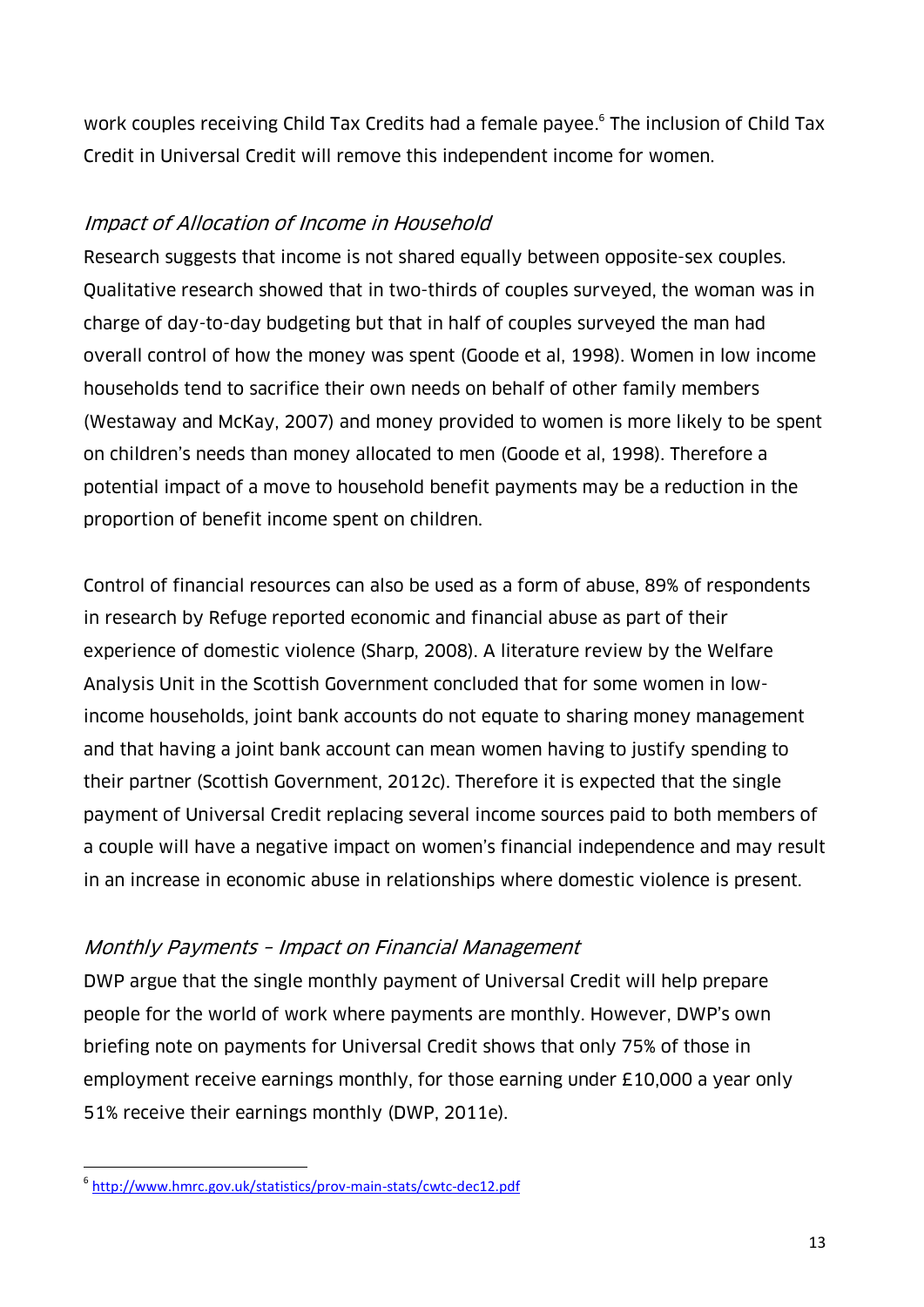Many of those on benefits have problems with financial management. The 2008 Families and Children Study (FACS) found that 37% of families in the lowest income quintile (always, most often or more often than not) run out of money before the end of the month (Maplethorpe et al, 2010). Women tend to be responsible for household budgeting, juggling limited resources and managing any debt resulting from shortfalls, often at great cost to themselves (Women's Budget Group, 2006). Women act as "shockabsorbers" of poverty putting the needs of other members of their family above their own needs during periods of inadequate income, frequently going without food, clothing and warmth. (Goode et al., 1998; Middleton et al., 1994, Farrell and O'Connor, 2003, as read in Women's Budget Group, 2006)

The risk is greater with Universal Credit as any problems apply to the single source of income, rather than one of several benefit payments. The difficulties in monthly budgeting and increased financial pressures are expected to impact heavily on women who are responsible for budgeting.

#### Digital Participation

One area of the Universal Credit policy where there does not appear to be a gendered impact is in the policy of "digital by default", research by the Scottish Government (2012a) has shown that there is very little difference between men and women when it comes to internet use.

### Changes to Benefit Uprating

In the June 2010 Budget the UK Government announced that the Retail Price Index (RPI) will no longer be used to determine increases in benefits and state pensions, instead the Consumer Price Index will be used. In general the CPI measure is lower than the RPI measure, whilst in a single year the move to CPI does not make much difference, the effects are cumulative and overtime will result in the real value of benefits being eroded. In the 2012 Autumn Statement, the Chancellor announced that for three years from April 2013 most working age benefits and tax credits, excluding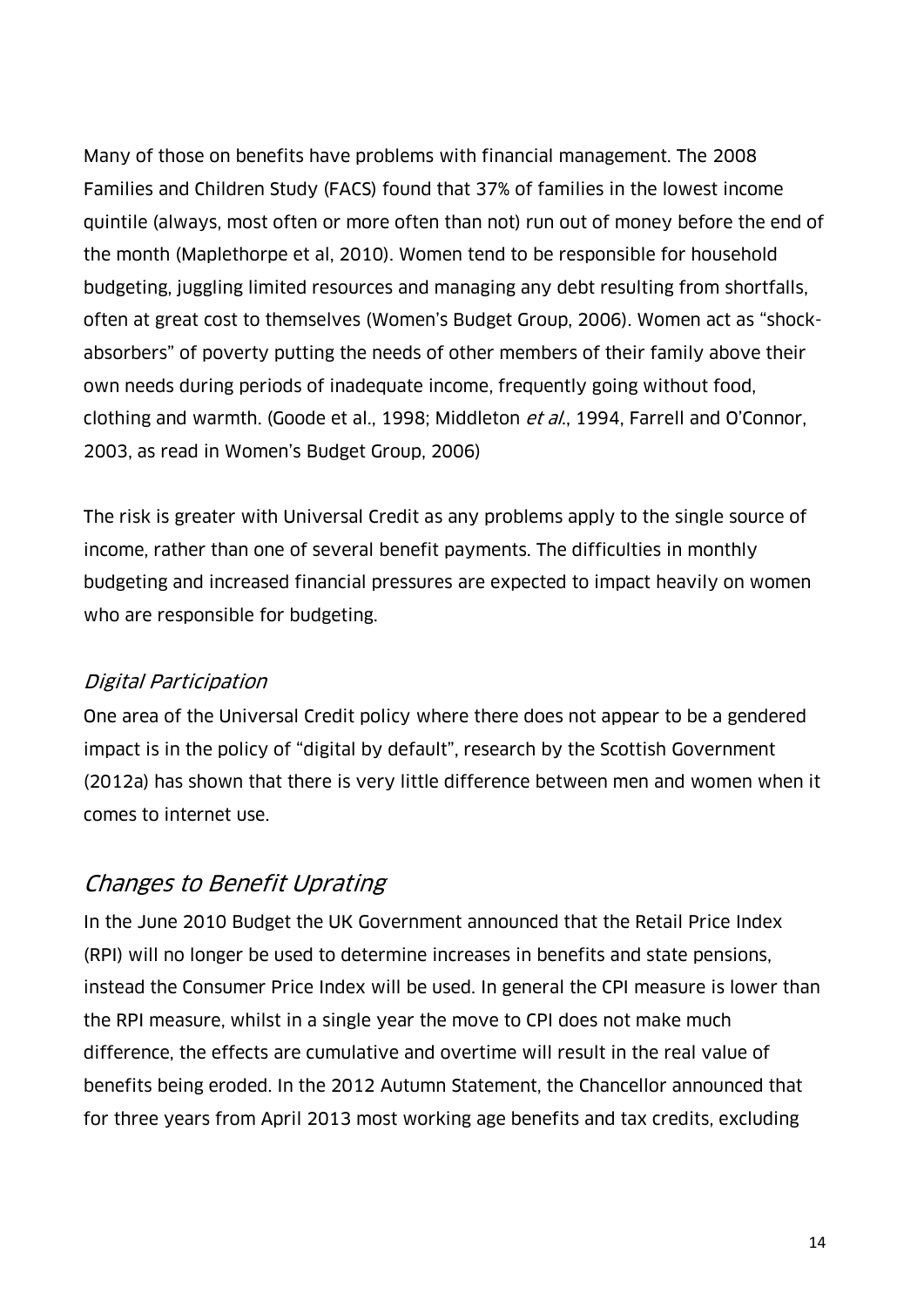disability and carers benefits,<sup>7</sup> will be uprated by 1%. This will further erode the real value of these benefits. As previously discussed women in low-income households tend to be responsible for day-to-day budgeting and the reduction in the real value of benefit payments will impact on their ability to do so.

# Household Benefit Cap

From 2013 a cap on the total amount of benefit that working-age people can receive will be introduced so that households on out of work benefits will no longer receive more in benefit than the average weekly wage earned by working families. The caps on total entitlement to benefit payments are as follows:

- £500 per week for couples and lone parents.
- £350 for single adults.

The household benefit cap will not apply to all working-age households. Households with a member in receipt of Working Tax Credit, the Employment and Support Allowance, Disability Living Allowance, Attendance Allowance, Industrial Injuries Benefit or a war widow / widower's pension are exempt from the Benefit Cap.

The benefit cap is expected to have a significant impact on households with children, 89% of households affected will contain children and 50% of households affected are lone parents (DWP, 2012c). Around 60% of those affected will be single females, largely lone parents, and only around 10% will be single males, the remainder are couple households. Therefore, household benefit cap is expected to impact significantly more women than men.

### Housing Benefit

 $\overline{a}$ 

Housing Benefit is a means-tested benefit paid to those on low incomes to support them with the costs of housing. The amount paid depends on the household composition and whether the household lives in the private rented sector or the social rented sector. The amount paid to households in the private rented sector is known as

 $^7$  Disability Living Allowance, Attendance Allowance, Carer's Allowance, the main rate of Incapacity Benefit, the Employment and Support Allowance Support Group and disability related premiums paid with pension credit and working-age benefits will all be uprated by CPI in 2013-14. However the work related activity component of the Employment and Support Allowance will only be uprated by 1%.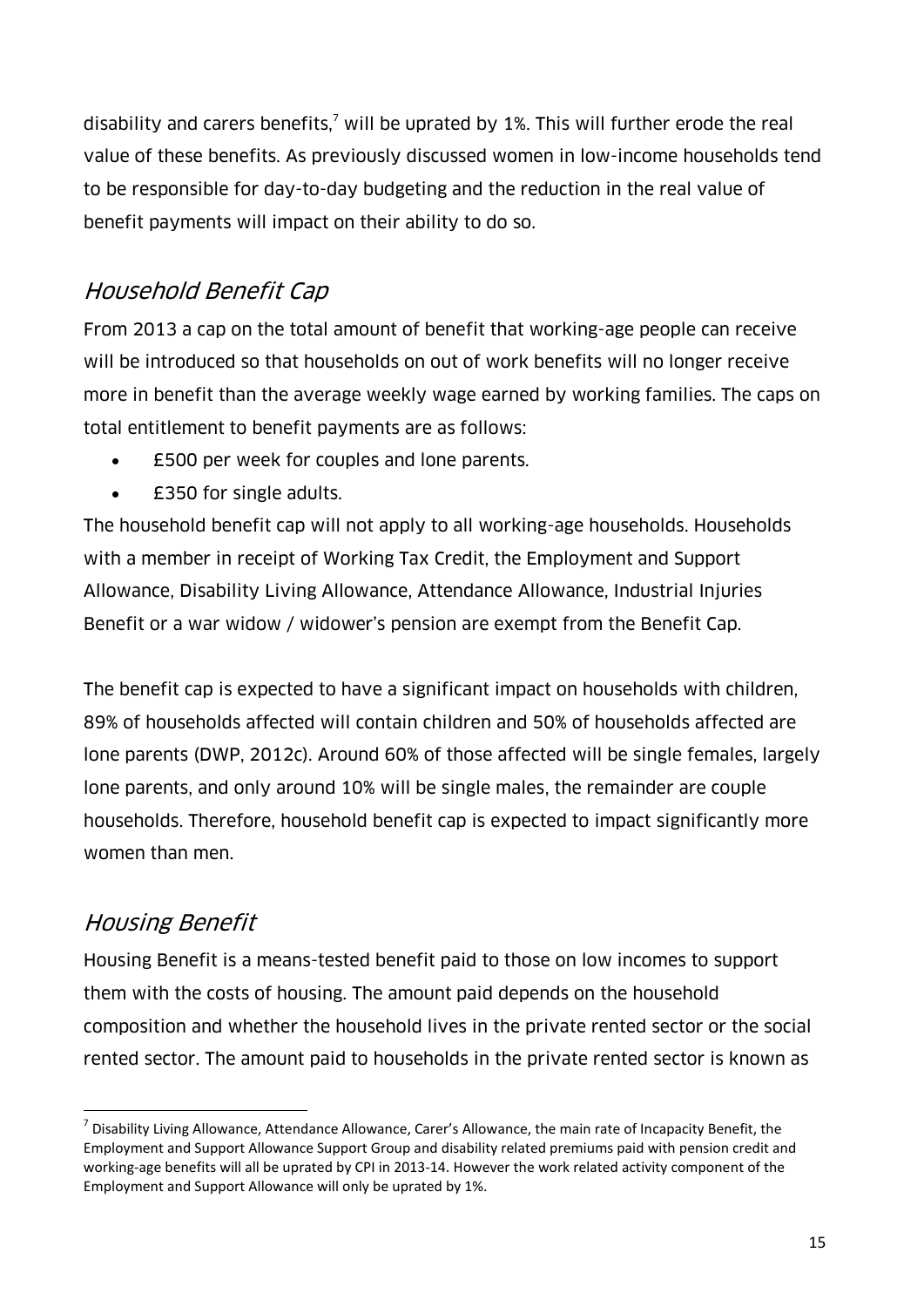Local Housing Allowance (LHA). LHA is set for 18 Broad Rental Market Areas in Scotland by the Scottish Government's Rent Service Scotland.

As part of the Welfare Reform Act, the following changes have been introduced to Housing Benefit:

- Housing Benefit will be replaced by the Housing Element of Universal Credit and will be paid directly to the claimant rather than to the landlord.
- CPI inflation rather than market rents will be used to uprate LHA. However in the Autumn Statement 2012 it was announced that LHA rates will be uprated with a cap of 1% in 2014 – 15 and 2015 – 16. It was also announced that 30% of the potential savings from this policy will be used to exempt rates in those areas where rent increases are highest.
- Size criteria will apply in the social rented sector (eg council and housing association properties) replicating the size criteria that applies to Housing Benefit claimants in the private rented sector under the Local Housing Allowance rules. Households deemed to be 'under-occupying' their property will see a reduction in their Housing Benefit. This is known colloquially as the "bedroom tax". For those under-occupying by one bedroom there will be a 14% cut in the 'eligible rent' and for those under-occupying by two bedrooms or more a cut of 25% will be applied.

Other changes to Housing Benefit have been introduced as part of the UK Government's wider welfare reforms:

- From April 2011 rates for LHA have been set at the  $30<sup>th</sup>$  percentile in the area rather than the  $50<sup>th</sup>$  percentile.
- The LHA rate for five bedroom homes was abolished from April 2011 so that the maximum rate that can be claimed is for four bedroom homes. A maximum weekly rate has been introduced for each sized property.
- From April 2011 claimants can no longer keep the difference between their rent and the LHA rate, the maximum LHA they can receive is limited to the value of their rent or the LHA rate, whichever is lower.
- The age threshold for the shared accommodation rate of Local Housing Allowance (LHA) has been increased from 25 to 35 (with some exceptions) from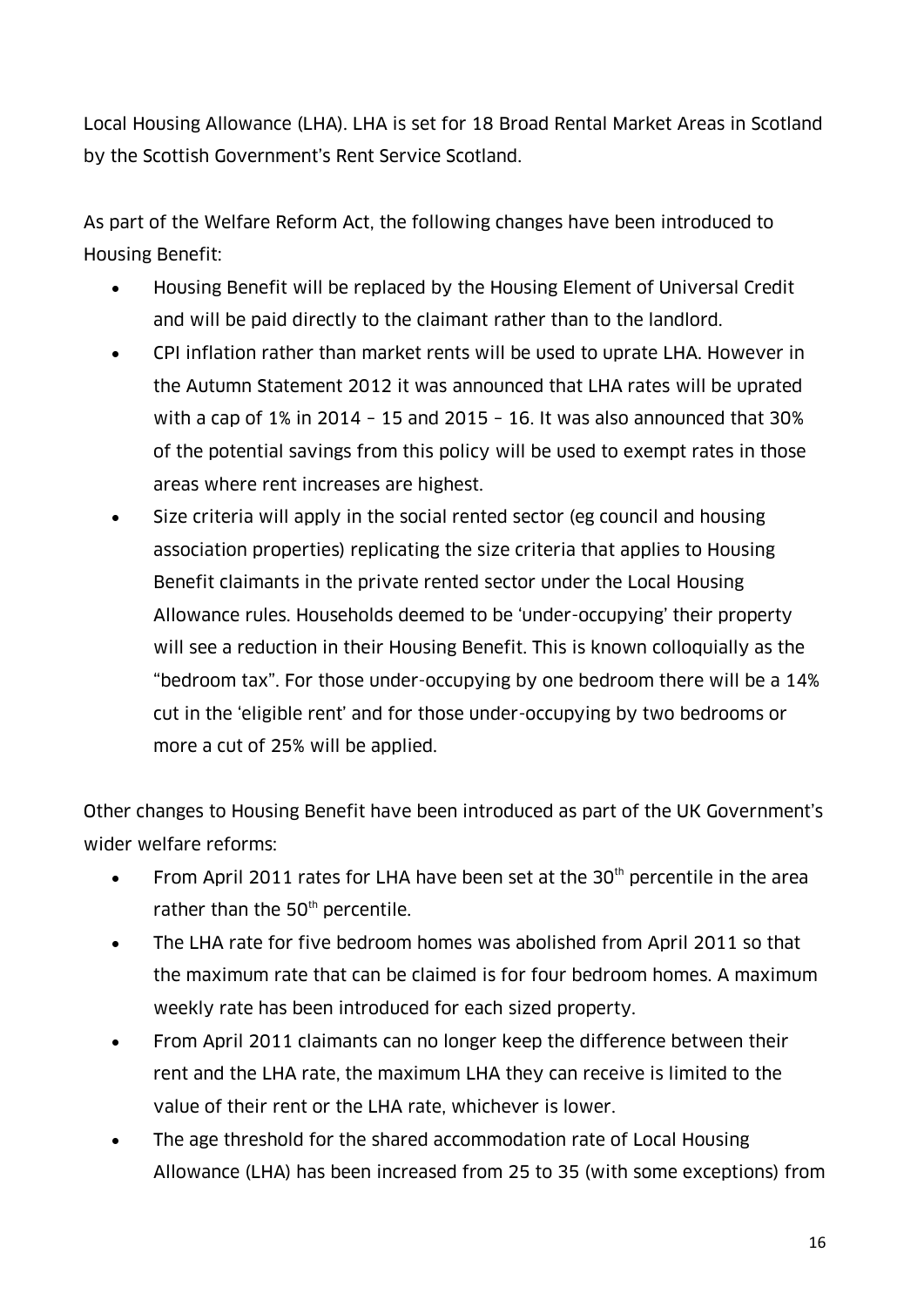January 2012. Individuals aged under 35 will receive the shared accommodation rate, previously only paid to those aged under 25.

These reforms are expected to reduce the amount of Housing Benefit households receive, claimants can either move to more affordable properties or absorb the reduction in Housing Benefit by paying rent from other sources of income. Additionally, there are concerns that some will run up arrears as a result of reduced benefit payments; either landlords will allow this or the households will be evicted.



#### Figure 3: Housing Benefit Caseload in Scotland

Source: Single Housing Benefit Extract (SHBE), Department for Work and Pensions taken from Stat-Xplore tool for Scotland for February 2013

In February 2013, there were 483,170 claimants in Scotland in receipt of Housing Benefit, Figure 3 shows the proportion of Housing Benefit claimants by household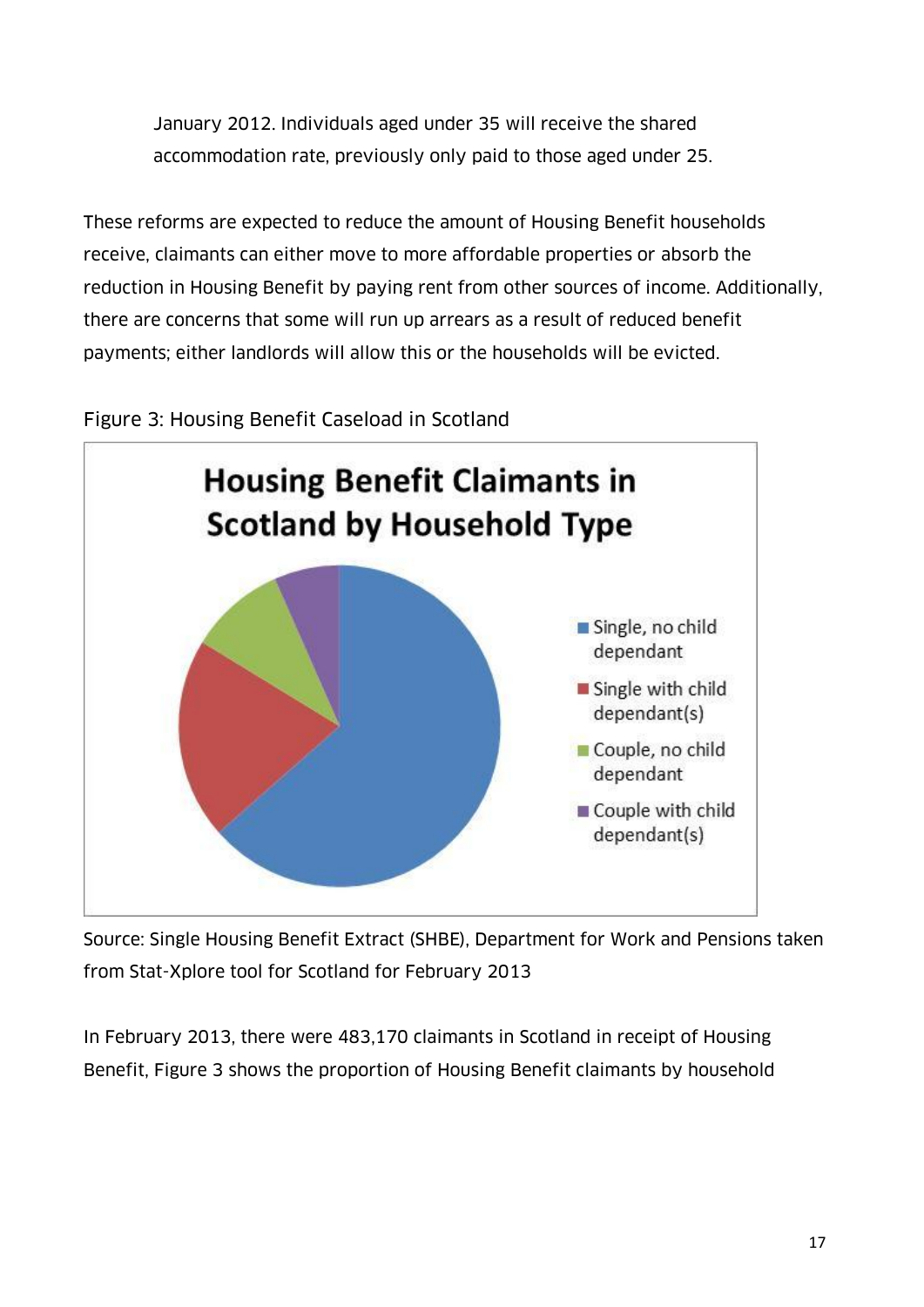type.<sup>8</sup> The vast majority (63%) of these were single claimants with no children, 20% were single claimants with children, 10% were couples with no children and 7% couples with children.

Women represented 62% of the single claimants in Scotland in February 2013; this is similar for both the Private Rented Sector and the Social Rented Sector. Whilst 51% of single recipients with no children are women, 95% of single recipients with children are women.<sup>9</sup> Of the whole female single claimant caseload, 37% have dependent children compared to just 3% of the male single claimant caseload. Therefore changes to Housing Benefit which affect lone parents will have a significant impact on women.

The gender make-up of the single Housing Benefit claimant caseload varies significantly by age. Figure 4 shows that single women form a larger proportion of the caseload for all ages, but that the difference is most pronounced for those aged under 44 and over 70. For those aged 35 to 69, women make up 55% of the single claimant caseload in Scotland. For those aged under 35, women make up 70% of the caseload. For those aged over 70, women make up 71% of the caseload. The age and gender profile is similar across the Private Rented Sector and Social Rented Sector with single women forming a significant proportion of the Housing Benefit caseload, it is likely that women will be disproportionately affected by the changes to Housing Benefit which affect payments to tenants in both sectors.

 $\overline{a}$ 

<sup>&</sup>lt;sup>8</sup> Single Housing Benefit Extract (SHBE), Department for Work and Pensions taken from Stat-Xplore tool. The number of claimants is the number of benefit units (which may be a single person or couple). There may be more than one claimant unit per household, i.e. three single claimants living together.

<sup>&</sup>lt;sup>9</sup> Single Housing Benefit Extract (SHBE), Department for Work and Pensions taken from Stat-Xplore tool for Scotland in July 2013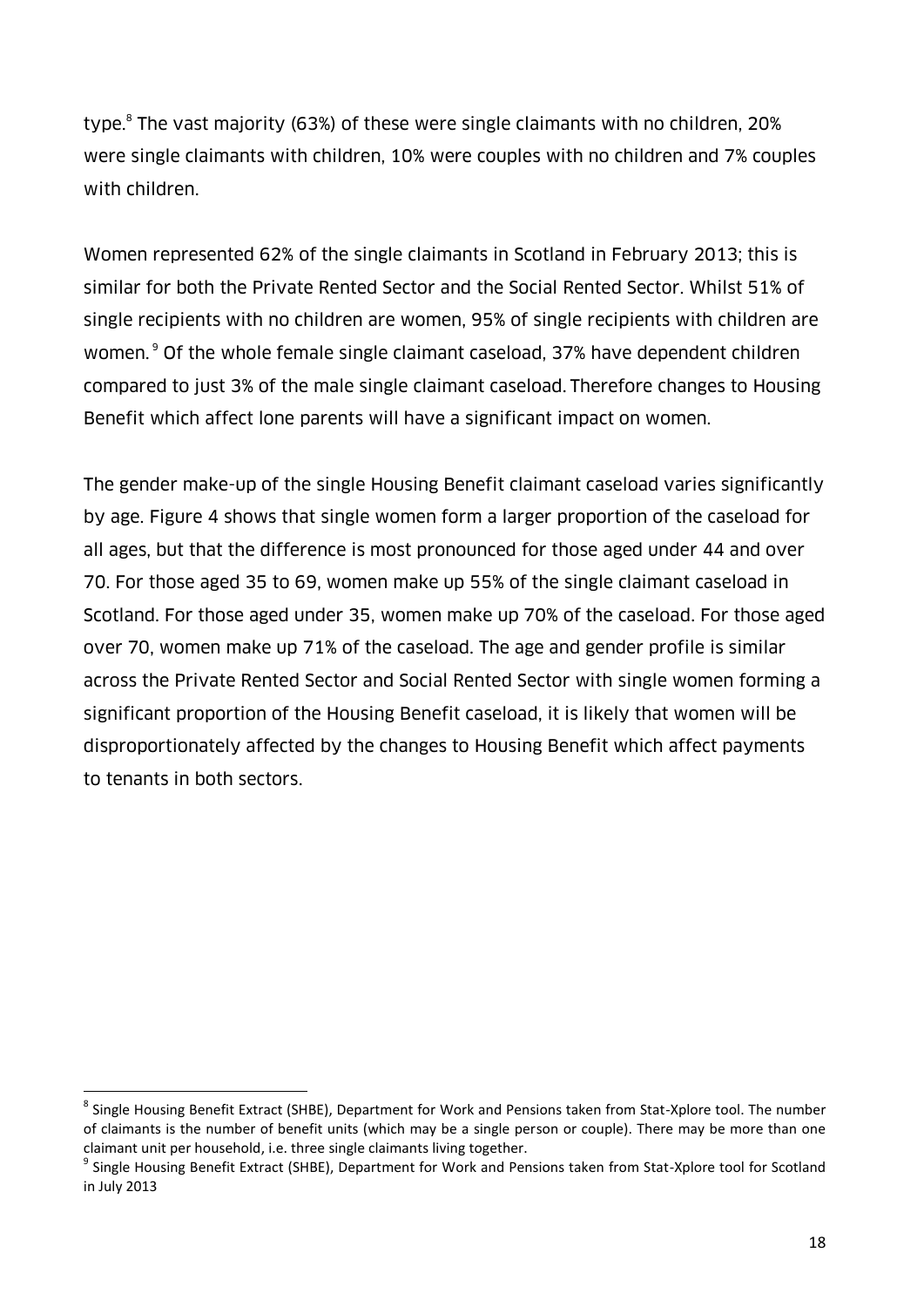

Figure 4: Single Housing Benefit Claimants by Age and Gender

Source: Single Housing Benefit Extract (SHBE), Department for Work and Pensions taken from Stat-Xplore tool for Scotland for February 2013

# Income Support for Lone Parents

From May 2012, lone parents with a youngest child aged 5 or over were required to move from Income Support to JSA. Previously this requirement was only for lone parents with a youngest child aged 7 or over. This means that these lone parents will now need to sign on every two weeks and provide evidence of actively seeking work – this can mean attending work-focused interviews, preparing for work (attending training courses or preparing a CV), searching for employment, and being available and willing to take up work. Job-seeking flexibilities mean people caring for a child only have to be available for work on one week's notice, or 28 days notice if their caring responsibilities make it unreasonable for them to take up a job within a one week period. Sanctions for those who do not present sufficient evidence of actively seeking work include reduced or stopped benefit payments for varying lengths of time.

As 96% of lone parents on Income Support with a child aged 5-6 are female this measure will impact more on women than men (DWP, 2011b). In February 2012, prior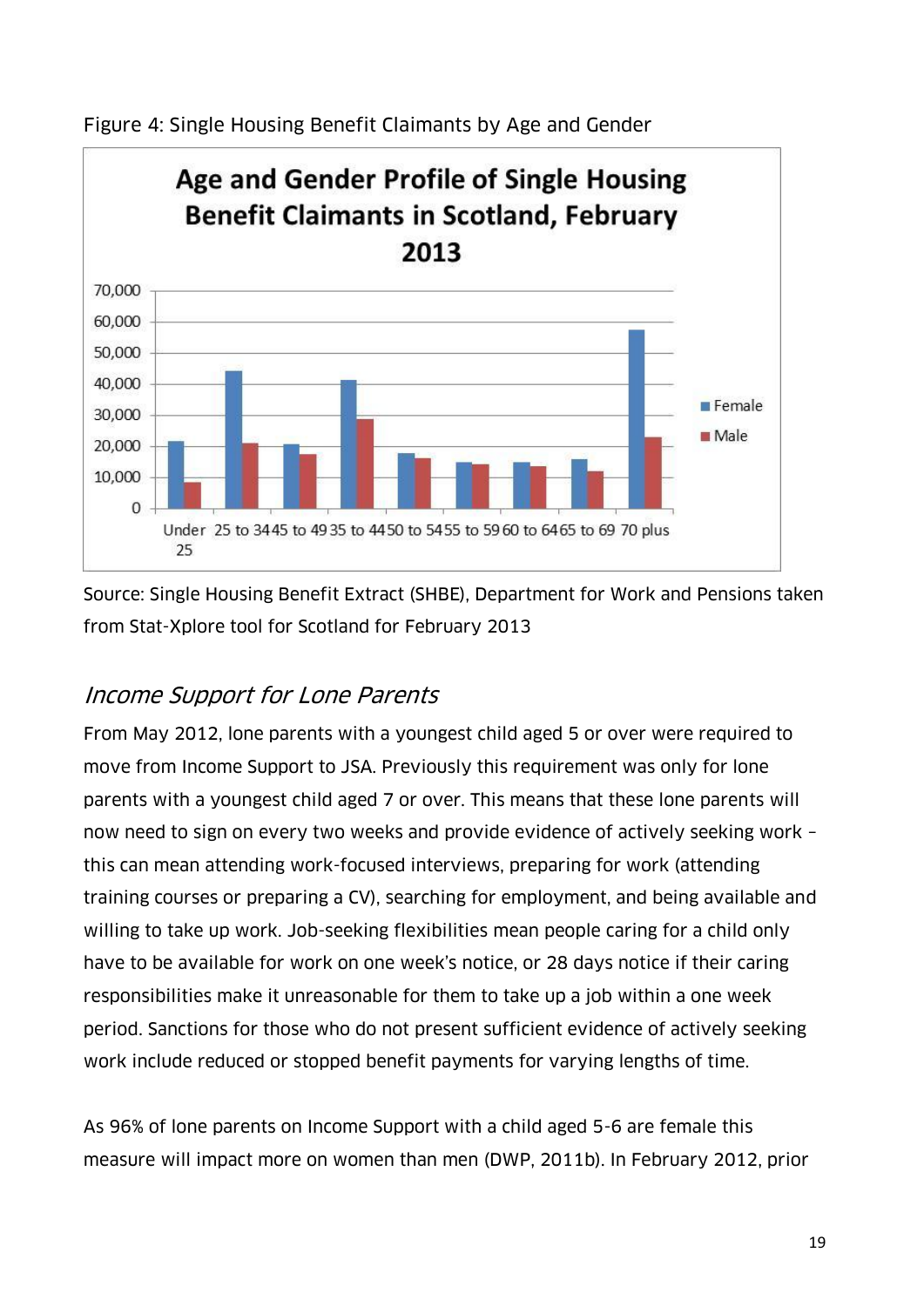to the introduction of the requirement to move to JSA, there were 45,260 female lone parents in Scotland (with children of any age) claiming Income Support compared to just 1,350 male lone parents claiming Income Support. <sup>10</sup> A higher proportion of female lone parents are workless, 43% of all lone mothers are workless compared to 35% of lone fathers.<sup>11</sup> Overall this policy will have a very significant impact on women - almost all of those affected are female.

### Employment and Support Allowance

The Employment and Support Allowance (ESA) was introduced in 2008 to replace Incapacity Benefit. Customers applying for ESA must have a Work Capability Assessment (WCA), which assesses their capability to work. Following the WCA, individuals are either:

- Placed in the Support Group, where they are not expected to work
- Placed in the Work Related Activity Group (WRAG), where they receive support to help prepare them for suitable work, or

 Found Fit for Work – they are no longer eligible for ESA and may claim JSA. ESA is either claimed by individuals on the basis of their National Insurance contributions (contributions-based ESA), or for those without the required contributions record income-related ESA is available as a means-tested benefit.

Income-related ESA will be incorporated in to Universal Credit, however two reforms to ESA are being introduced prior to the introduction of Universal Credit. A time limit of 12 months for those placed in the WRAG and claiming contributions-based ESA has been introduced and youth provisions allowing young people to qualify for contributions-based ESA have been abolished.

The time limit of 12 months entitlement to contributions-based ESA for those in the WRAG means that after 12 months, individuals will be able to apply for income-related ESA if they are eligible or will lose their access to the benefit. This policy applied from the  $1<sup>st</sup>$  May 2012, DWP have not published figures on the impact of this change. Income-related ESA is means tested and the amount received is dependent on the

 $\overline{a}$ <sup>10</sup> DWP Tabtool February 2012

 $11$  Household Labour Force Survey, 2010, Qtr 2 as read in DWP (2011b)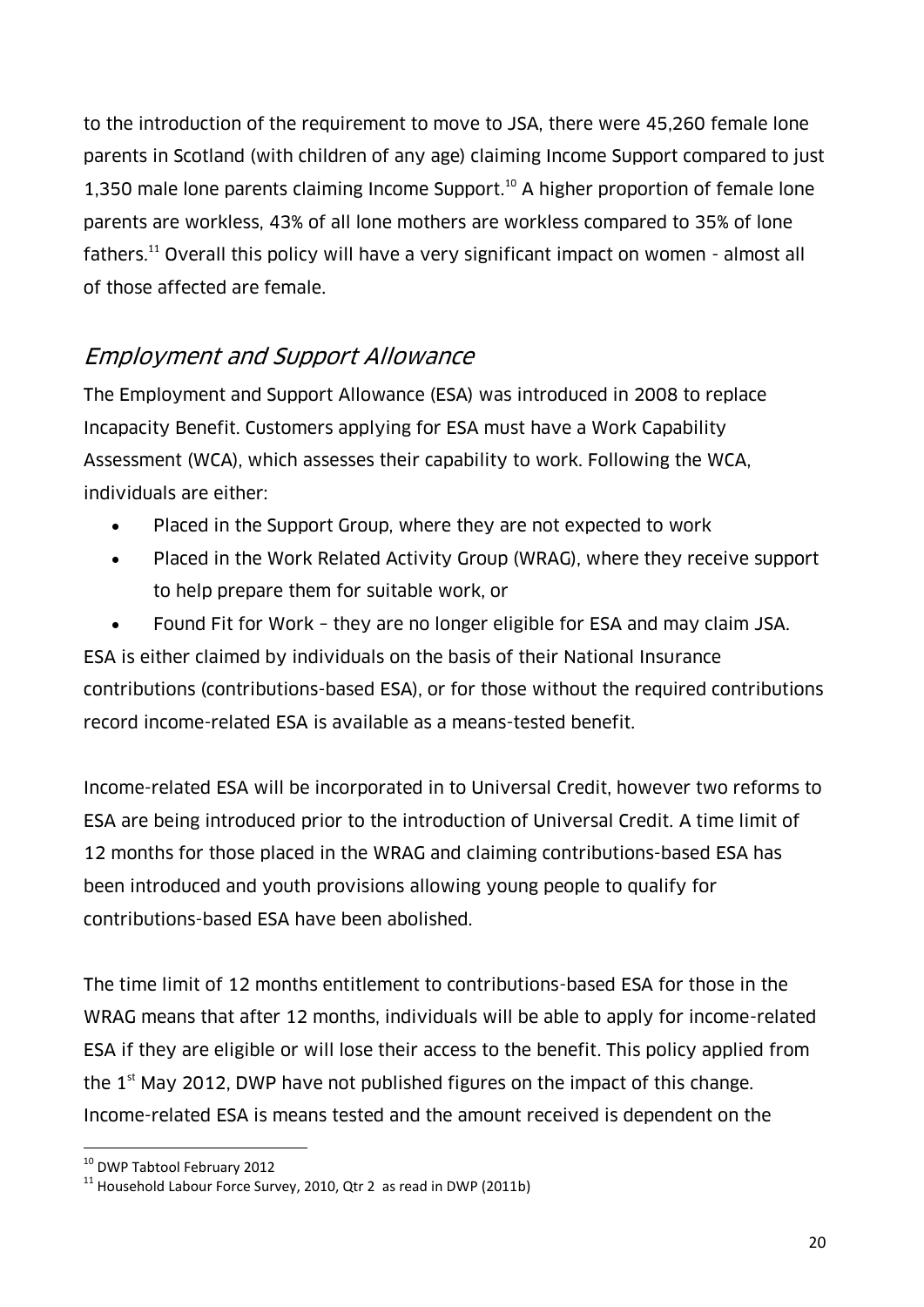income and capital of both the claimant and their partner. An individual cannot get income-related ESA if they have capital valued over £16,000 or if their partner is working for 24 hours or more per week. Whilst men form a larger share of the total Scottish ESA caseload than women, the proportion of women in the WRAG is slightly higher than the proportion of men, see the graph below. Unfortunately the WRAG cannot be broken down by gender and contributory/income-based ESA at a Scottish level, however in GB as a whole in November 2012 52% of contributory ESA recipients in the WRAG were men.<sup>12</sup> Whilst slightly more men than women could be affected, DWP (2011c) estimated that of those contributory ESA recipients affected by the 1 year time limit, 66% of men would qualify for income-related ESA compared to 54% of women. For those who do not qualify for income-related ESA on the basis of their partner's earnings, this will represent a loss of independent income and increased dependence on their partner.



Figure 5: Employment and Support Allowance Claimants by Gender

#### Source: DWP Tabtool November 2012

 $\overline{a}$ 

<sup>&</sup>lt;sup>12</sup> DWP Tabtool November 2012. Contributory ESA recipients covers those receiving "Contributions Based ESA" and excludes those receiving "Both Income and Contributions Based ESA".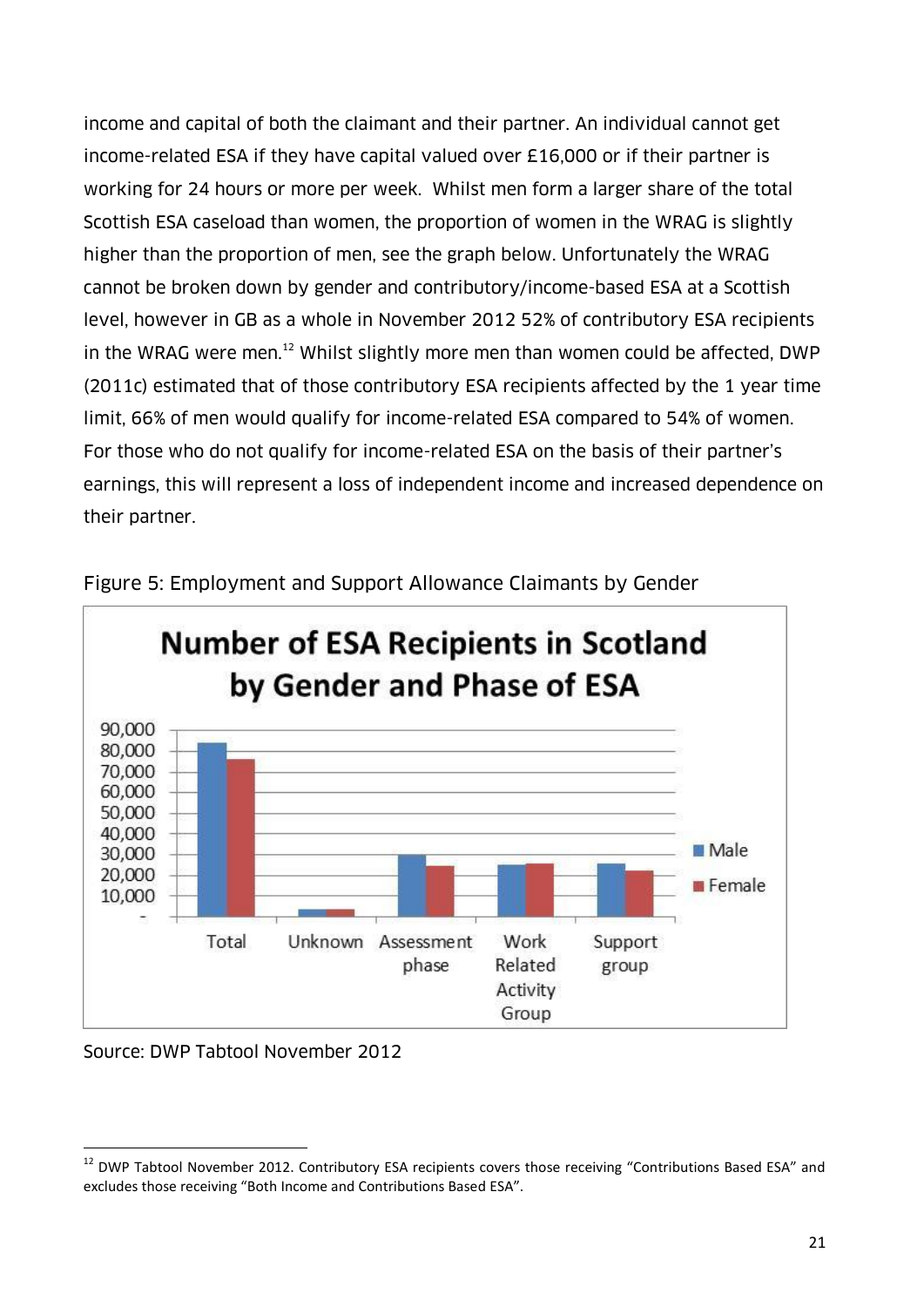The provisions allowing certain young people to qualify for contributory ESA without having to pay National Insurance contributions were abolished from April 2012. Those not meeting the contribution conditions will be eligible to receive income-related ESA if they fulfil the conditions of entitlement – otherwise they will not receive ESA.

DWP estimated that 90% of those affected by the abolition of ESA "youth" provisions will qualify for income-related ESA. This will be either at the same rate as the contributory ESA would have been, or at a lower rate as a result of other income sources being taken into consideration. Men make up a larger proportion (57%) of the IB 'youth' caseload so are more affected by this policy (DWP, 2011a).

# Disability Living Allowance

Disability Living Allowance (DLA) is a non-means tested tax-free benefit for children and adults who have a disability and as a result need help with personal care (care component) or getting around (mobility component) or both. The allowance is to help with the extra cost of personal care (for example, washing, dressing and bathing) or for supervision or getting around. It does not include help with activities such as shopping or housework. From April 2013, the Personal Independence Payment (PIP) has been introduced to replace DLA for disabled people aged 16 to 64. DWP argue that the new assessment will improve consistency in decisions and through regular reviews ensure that awards remain correct.

The Impact Assessment produced by DWP in May 2012 outlined a target of reducing working-age DLA expenditure by 20 per cent in 2015/16 (DWP, 2012b). In December 2012, DWP published caseload forecasts for PIP overall by May 2018, the whole PIP caseload is estimated to be 600,000 lower than the working-age DLA caseload would have been without the reform (DWP, 2012d).

The new criteria for PIP are expected to impact negatively on disabled men and women. The numbers of men and women in receipt of DLA is almost equal with women forming 48% of the working-age DLA caseload in Scotland. <sup>13</sup> Disabled women of working age are

 $\overline{a}$ 

<sup>&</sup>lt;sup>13</sup> See Table 2 in Annex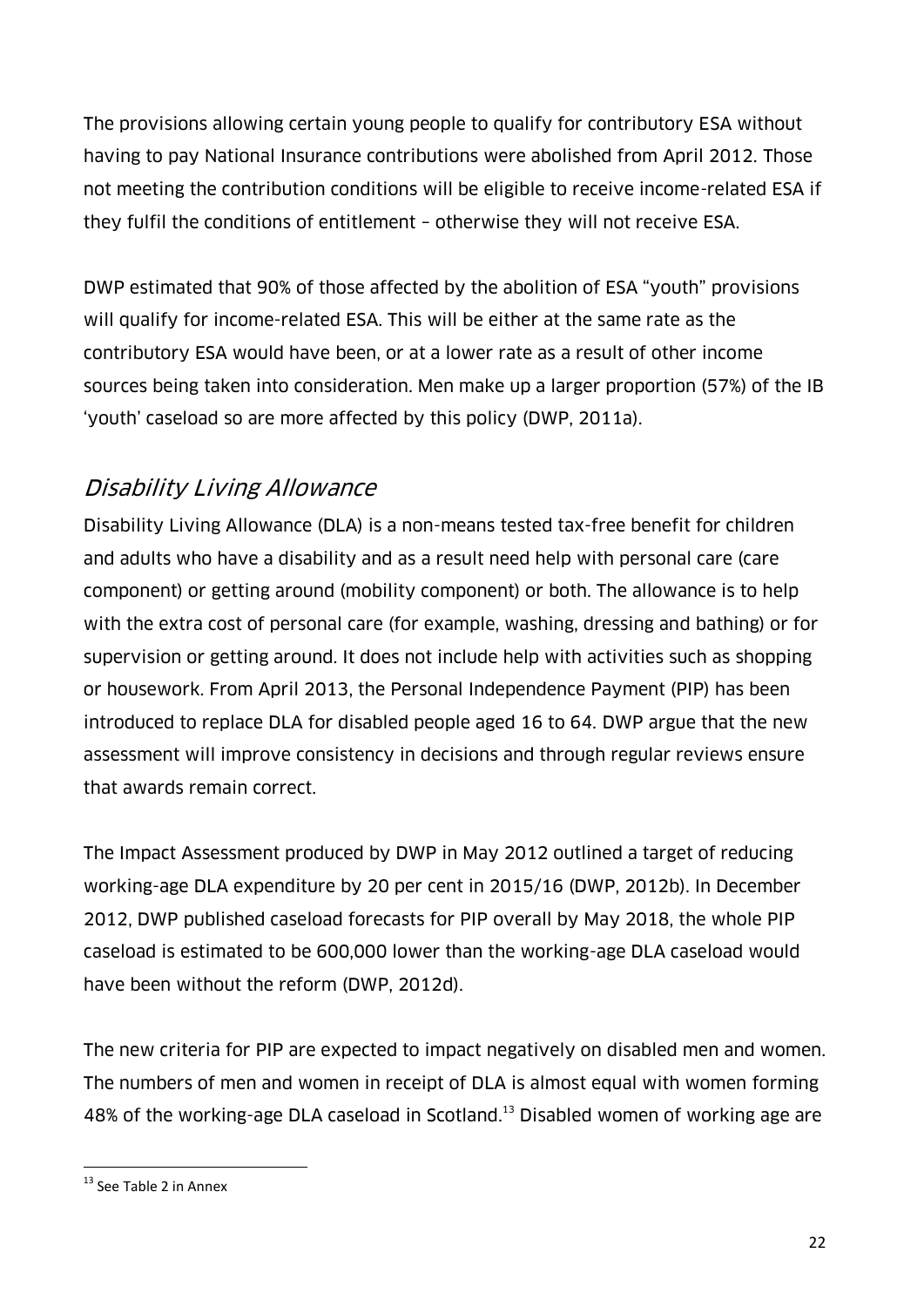much less likely to be in employment than non-disabled women (Breitenbach and Wasoff, 2007). However, there is no evidence to suggest that either men or women are more likely to be affected by the new benefit.

### Social Fund Localisation

The Scottish Welfare Fund has been operational since April 2013 and replaced the two parts of the discretionary Social Fund abolished by DWP – Community Care Grants (CCGs) and Crisis Loans for Living Expenses (CLLEs). The Scottish Welfare Fund is regulated by the Scottish Government but administered by Local Authorities.

There are two aspects to the system: Community Care Grants (CCGs) and Crisis Grants (CGs). CCGs are awarded to support continued independent living and CGs provide a safety net in a disaster or emergency, when there is an immediate threat to the health or safety of the applicant and/or their family. The fund provides grants which do not need to be paid back.

Under the previous system administered by DWP a larger proportion of the applicants for CCGs were female (49% female compared to 36% male and 15% couples), and the success rates for single females (49%) was slightly higher for single men (42%) but lower than couples (53%) (Scottish Government, 2012b). This suggests that single females with children were advantaged by the system of CCGs operated by DWP.

For Crisis Loans administered by DWP the gender profile of recipients was slightly different, over 50% of awards were for single males, around 40% of awards were for single females and around 8% for couples. The success rates of all applicants was roughly the same with around 76% of applicants awarded a loan (Scottish Government, 2012b).

Proportionally women are more likely to be affected by the localisation of CCGs and more men are likely to be affected by the localisation of CLLEs, but whether there are differential impacts within those affected will depend on the policy. The Scottish Government has produced a comprehensive EQIA which considers the differences in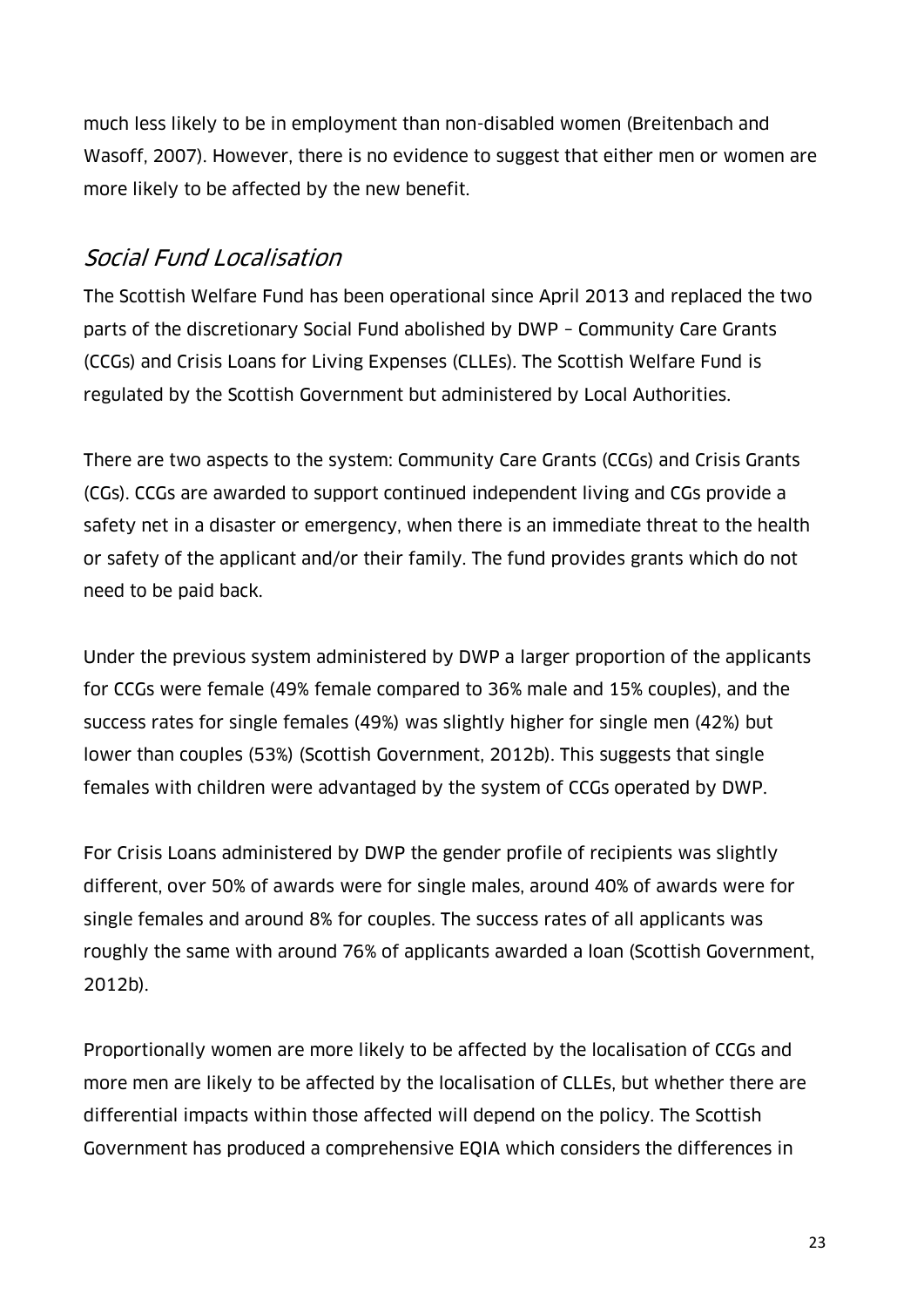caseload by gender. The impact on the equalities groups will be monitored under the new scheme (Scottish Government, 2012b).

#### Changes to the System of Child Support

As part of the Welfare Reform Act 2012 changes were introduced to support a new system of child support to replace the current child maintenance system in Great Britain. The UK Government launched a consultation on proposals for the new system in July 2012 which outlined the new system (DWP, 2012e), and in January 2013 published their strategy for managing arrears and compliance (DWP, 2013).

The new system will have a more collaborative focus which is designed to encourage parents to come to voluntary agreements rather than using statutory services. For those unable to reach voluntary agreements, a more targeted statutory service will be provided; however, there will be charges associated with using this service. A one-off, upfront fee of £20 will be charged to make an application to the new statutory Child Maintenance Service. This fee will not be applied if the applicant has declared that they are a victim of domestic violence, or if they are aged 18 or under. If the non-resident parent then pays the parent with care directly there will be no further charges or fees levied on either parent. However if the non-resident parent is believed to be unlikely to pay or if the non-resident parent subsequently fails to pay in full and on time, the payment of maintenance will be enforced through the collection service with a collection fee charged. The collection service will levy a 20 per cent fee on the nonresident parent and a 7 per cent fee will be deducted from the maintenance paid to the parent with care. Where a non-resident parent fails to pay child maintenance enforcement measures will be taken to collect any outstanding maintenance and charges. Enforcement charges will be levied on the non-compliant non-resident parent. The new Child Maintenance Service was opened to a pathfinder group of new applicants from October 2012, the system will fully launch and charges will be applied in 2013. Under the current system there are no charges to either parent to access the system. Between 2014 and 2017 DWP will end liability on all existing Child Support Agency (CSA) cases.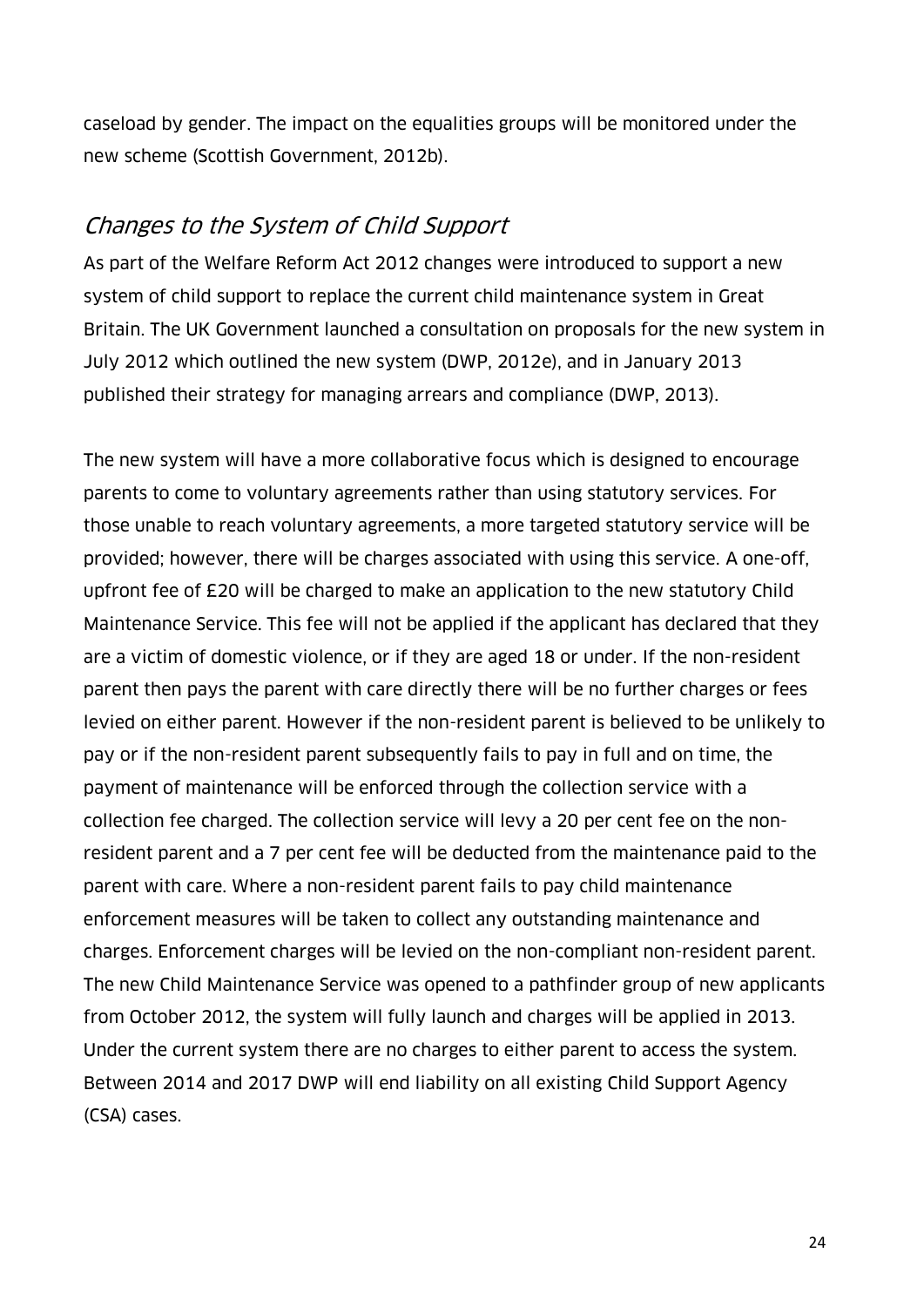Of the current CSA caseload, 95 per cent of parents with care are female, and equally 95 per cent of non-resident parents are male (DWP, 2012a). The gender composition of the caseload means that any policy with a negative impact for parents with care will have a negative impact on women and vice versa for non-resident parents and men. The application fee will be charged to the parent making an application to the new statutory Child Maintenance Service – this will affect parents with care who are primarily women. This is designed to act as an incentive for parents to co-operate and the charge can be avoided by making a family-based arrangement. However, the decision as to whether or not this charge is avoided lies largely with the non-resident parent. If they are un-cooperative then the parent with care will have to pay the application fee. However, the one-off fee of £20 is small in comparison to the average annual maintenance liability currently paid through the Child Support Agency - £1,700.

The collection charges will be levied on both non-resident parents and parents with care if non-resident parents do not pay their maintenance directly to the parent with care. The non-resident parent will pay an additional 20 per cent on top of their maintenance payment as a collection surcharge. As 95 per cent of non-resident parents are male it is mostly men who will be affected by this – however this surcharge will only be applied where the non-resident parent has not paid their maintenance. Parents with care will also be charged 7 per cent of their child maintenance payments, this is intended to also encourage parents with care to find a collaborative family-based arrangement rather than defaulting into the collection service. However where the nonresident parent does not pay through direct payment the parent with care is also penalised. The final charge for enforcement of payment is only levied on the nonresident parent where they default on child maintenance, as the vast majority of nonresident parents are male; this is likely to have a larger impact on men. However the charge can be avoided by paying child maintenance.

### Child Benefit

There have been two aspects of policy affecting Child Benefit, one relates to the value of Child Benefit and the other removes Child Benefit payments for high earning households.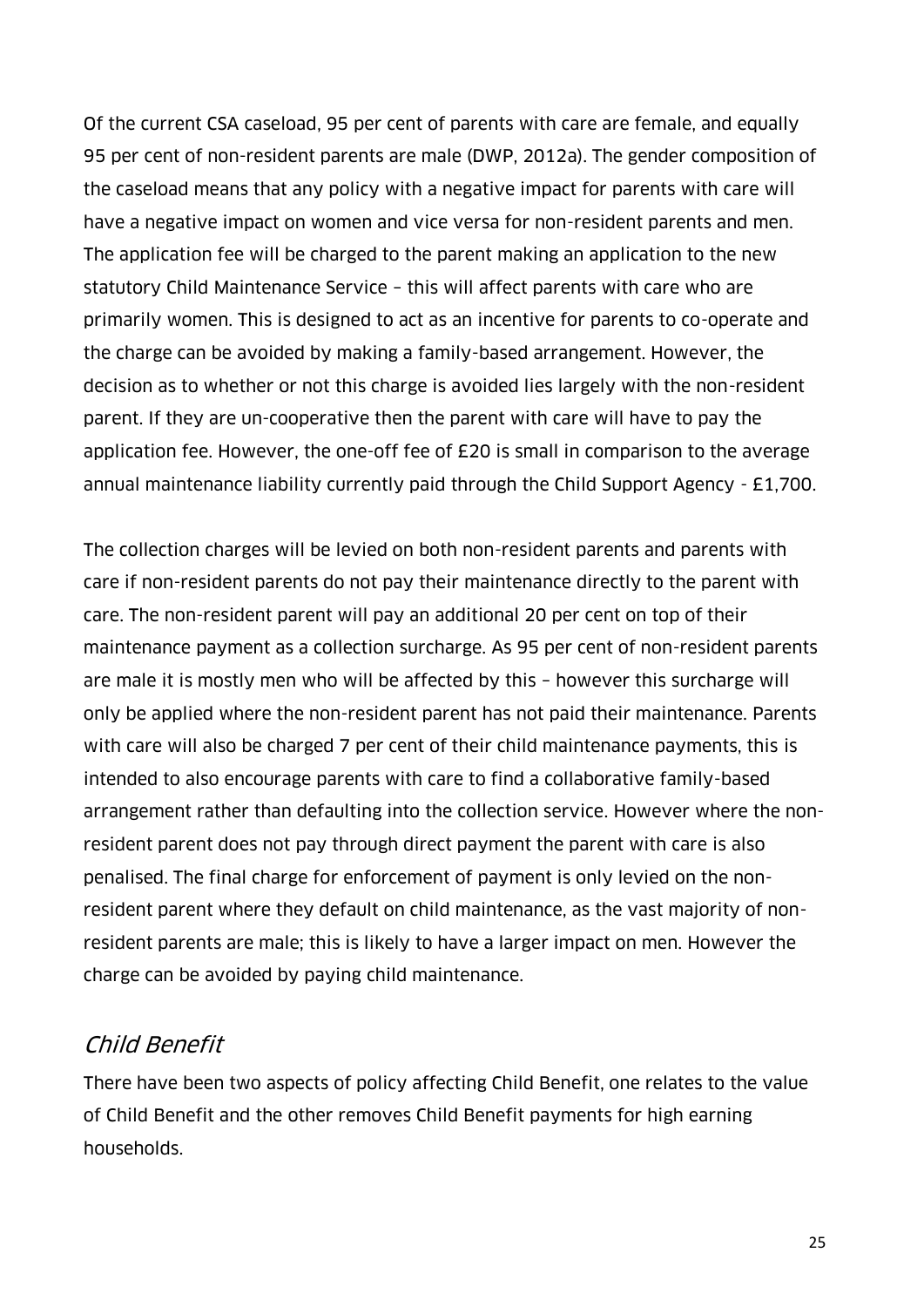Child Benefit has been frozen from April 2011 to 2014. In the Autumn Statement 2012 the Chancellor announced that Child Benefit would be uprated by 1% in 2014-15 and 2015-16. These policies have reduced, and will continue to reduce, the real value of the benefit.

From January 2013 households where at least one person earns more than £50,000 have their Child Benefit effectively tapered. Those households where one parent has an income above £50,000 and where one parent is in receipt of Child Benefit are liable for a tax charge if they do not opt out of Child Benefit payments, this effectively tapers Child Benefit payments. Households with someone earning more than £60,000 will lose their entitlement to Child Benefit, they can either opt out of receiving Child Benefit or continue to receive Child Benefit and pay the full amount back as a tax charge at the end of the year.

Child Benefit is paid to the main carer, usually the mothers. The reduction in the real value of Child Benefit through the freeze and 1% uprating will directly reduce the real income of women with children. The removal of Child Benefit from households containing high earners will have the greatest impact on women who are either not working, or are low earners and rely on Child Benefit as a source of income independent from their high earning partner.

# Childcare element of Working Tax Credit

The Childcare Element of Working Tax Credit (WTC) is paid out at a proportion of childcare costs faced by parents of up to £175 per week for one child and up to £300 per week for two or more children. In the 2010 Spending Review the UK Government announced that the percentage of childcare costs that can be covered by Tax Credits would fall from 80% to 70% from April 2011. This means that:

- The maximum financial support a family with one child could get for childcare costs has been reduced from £140 to £122.50 per week;
- The maximum financial support for childcare costs for a family with two or more children has been reduced from £240 to £210 per week.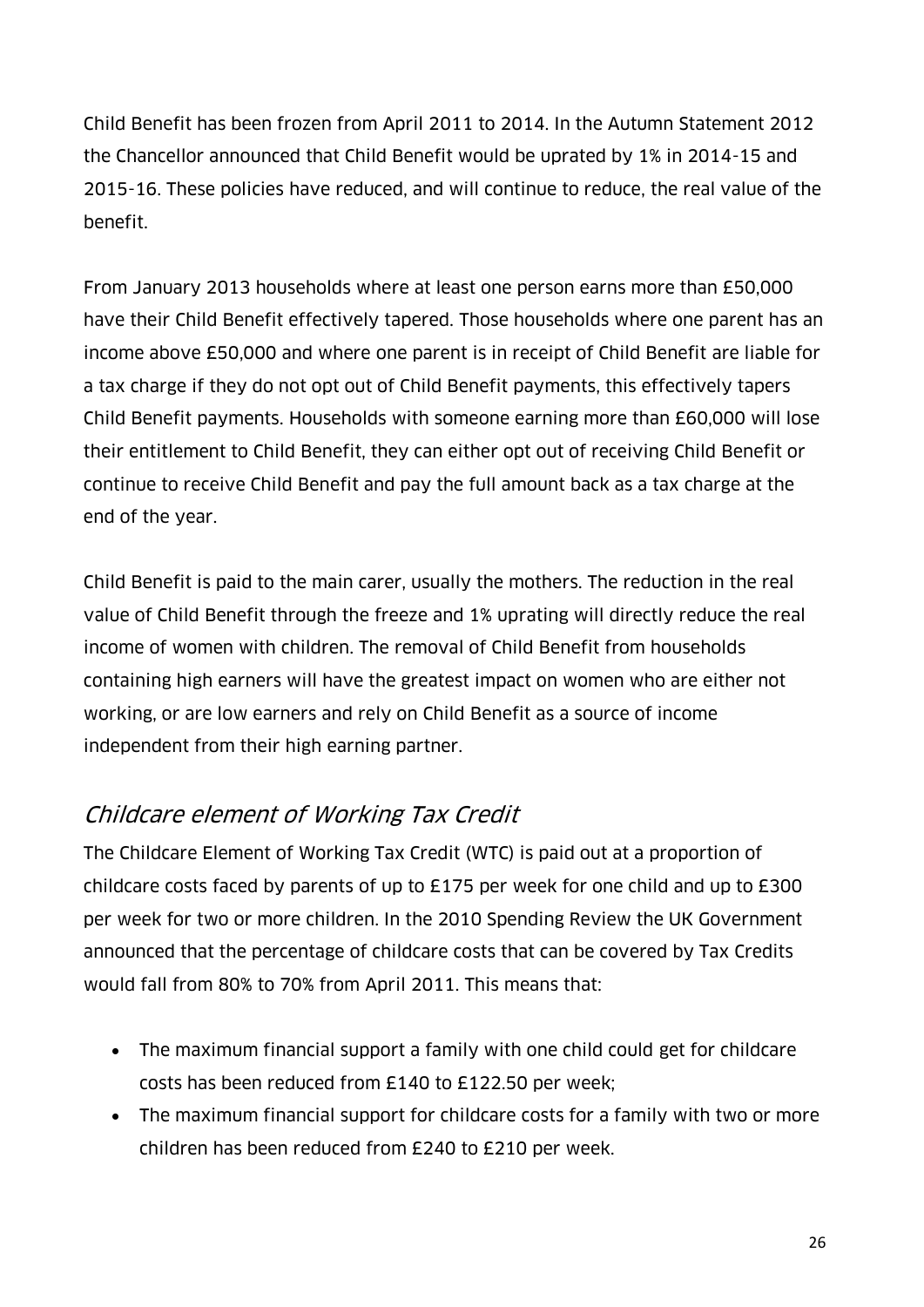The Childcare Element of WTC will be incorporated into Universal Credit. Currently lone parents working 16 hours or more per week and couples working 24 hours or more per week with one person working at least 16 hours per week are eligible for support with childcare costs. As part of Universal Credit there will be no hours requirement, DWP (2011d) estimate that as a result an extra 80,000 families in the UK will be eligible to receive support for childcare.

As a result of the reduction in the proportion of childcare costs covered, families claiming the maximum support for childcare could lose up to £1,500 a year. The reduction in childcare support may jeopardize the efforts of women working longer hours and may mean that work no longer pays. However the inclusion of the childcare element in Universal Credit will ensure that one taper applies to all benefits – including support for childcare costs, this should ensure that the impact of moving into work is clearer.

The reduction in the proportion of childcare costs covered may present a barrier to women working, however the removal of the hours requirements under Universal Credit is a positive step which supports those working just a few hours to enter the labour market.

Currently, the Childcare Element of WTC is paid alongside Child Tax Credit to the main carer of the children. In April 2013 83% of in-work couples receiving Child Tax Credits had a female payee.<sup>14</sup> Therefore the reduction in the proportion of childcare costs covered by WTC represents a reduction in the real income of women on low incomes using childcare. Additionally the inclusion of the childcare element in Universal Credit paid monthly to one claimant per household could represent a loss of income to women if the man in couple households makes the claim for Universal Credit.

In the 2013 Budget the UK Government announced that the proportion of childcare costs covered by Universal Credit would increase to 85% for lone parents and couple households paying income tax (i.e. each earning over the tax-free threshold of £10,000). Dual parent families receiving Universal Credit but not both earning over the

 $\overline{a}$ 

<sup>14</sup> Table 7.1<http://www.hmrc.gov.uk/statistics/prov-main-stats/cwtc-apr13.xls>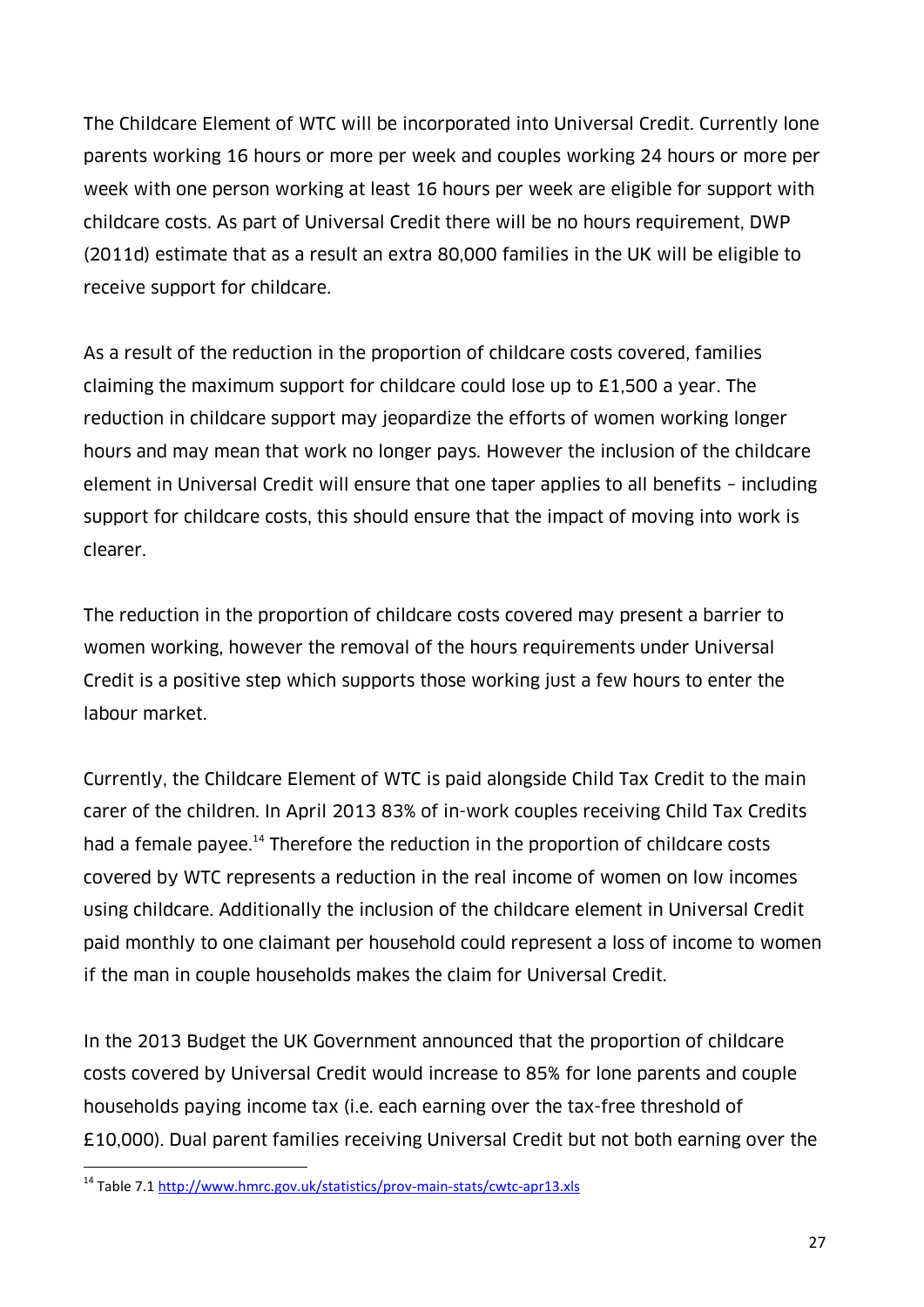£10,000 threshold will continue to receive childcare costs support at 70% of eligible costs. Analysis by the Resolution Foundation (2013) shows that whilst this policy reverses the previous reduction in support for childcare costs for around 40% of households on tax credits or Universal Credit, over 60% of working families on tax credits or universal credit will not qualify for the increased support for childcare costs due to one or both parents earning too little to pay income tax. Suggesting that the policy will not help low income households where one or both parents work part-time. In particular in households with children aged under five, just under a third will qualify for the higher level of support – in many of these households the mother works parttime.

# Child Tax Credits

 $\overline{a}$ 

The Baby Element of Child Tax Credits was an additional payment of £545 per year to those in receipt of Child Tax Credits with a child aged 0 – 12 months. It was announced in the 2010 Budget that this would be removed from April 2011. This was previously paid as part of the Child Tax Credit and was usually paid to the mother. This policy reduces the income of women with a child aged 0 – 12 months.

The UK Government had previously announced the introduction of a toddler element for households with a child aged one or two. This would have been worth a maximum of £208 to lower income households with a child aged one or two, however the UK Government announced as part of the 2010 Budget that this would not be introduced. This policy would have benefited those in receipt of Child Tax Credits caring for children in this age group, the vast majority of whom would have been women.

Other changes introduced to Tax Credits have reduced the amount of Tax Credits that a household is entitled too thus reducing the income of the recipients, the majority of whom are women. Whilst 83% of in-work couples have a female payee, 94% of single working adults in receipt of Child Tax Credits are female.<sup>15</sup> These changes include:

 Increasing the taper rate at which tax credits are withdrawn from 39% to 41% from April 2011.

<sup>15</sup> Table 7.1<http://www.hmrc.gov.uk/statistics/prov-main-stats/cwtc-apr13.xls>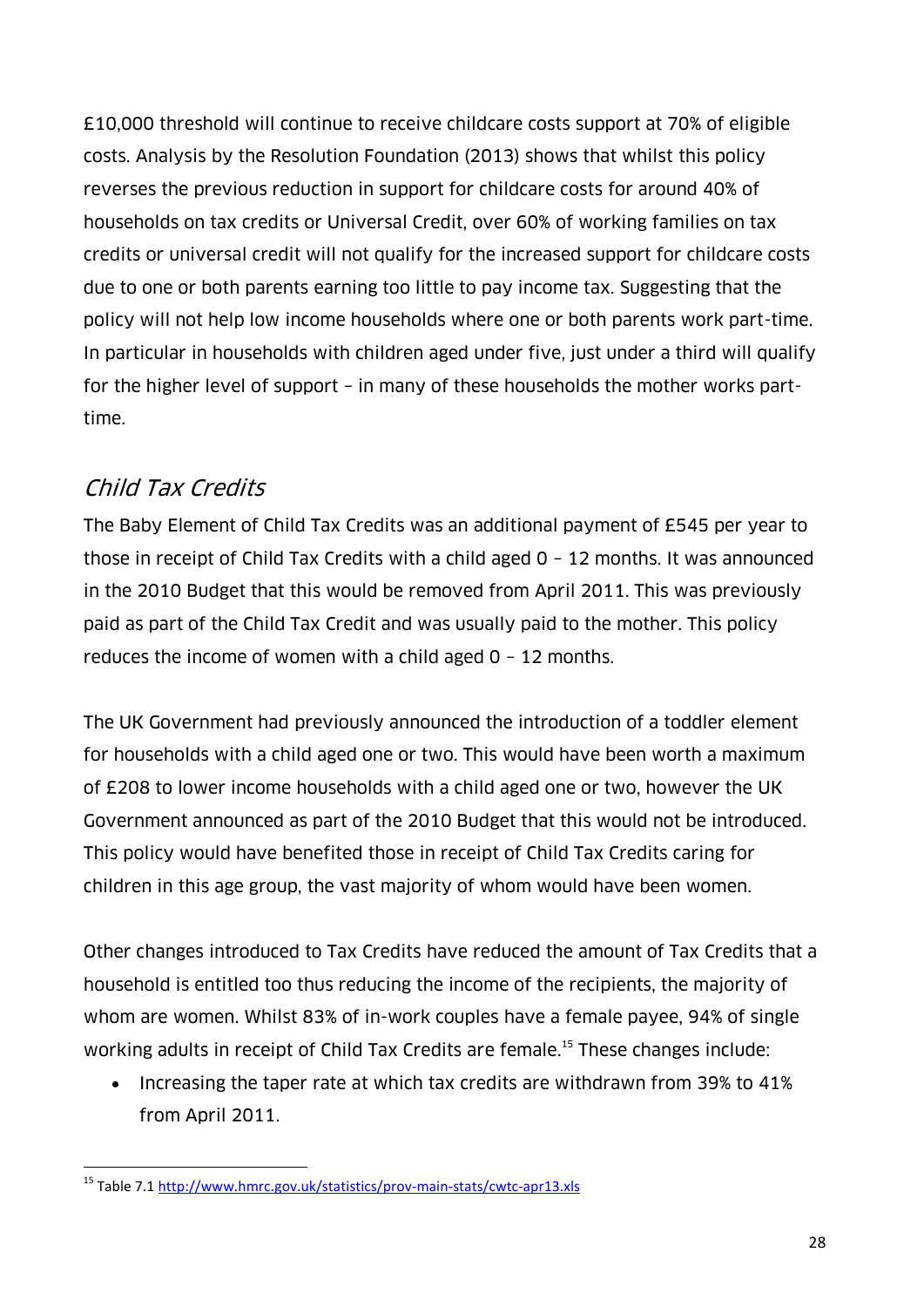- Prior to April 2011 a second income threshold existed of £50,000, the Family Element of £545 was only tapered after this threshold was reached, from April 2011 this was reduced to £40,000 and from April 2012 removed entirely.
- Disregards for increases in income were reduced from £25,000 to £10,000 from April 2011, and to £5,000 from April 2012. An individual's tax credit entitlement is calculated based on their previous year's income, only changes greater than the disregards result in changes to their tax credit entitlement. If a claimant's income increases by less than the disregard from their previous year's income their tax credit entitlement in that year in unaffected. From April 2012 if a claimant's income increases by more than the £5,000, the first £5,000 of the increase is disregarded when assessing tax credit entitlement for the year.
- From April 2012, if a claimant's income falls by less than £2,500 within a year, the fall is disregarded and the level of tax credits awarded do not increase. If a claimant's income falls by more than £2,500, the first £2,500 of the fall is disregarded when assessing tax credit entitlement for the year.

# Abolition of the Health in Pregnancy Grant.

The Health in Pregnancy Grant was previously a universal payment of £190 for all pregnant women reaching the  $25<sup>th</sup>$  week of pregnancy to support mothers with the additional costs in the period before childbirth. The grant was abolished from January 2011 and is a direct loss of income for pregnant women.

# Restriction of Sure Start Maternity Grants

Sure Start Maternity Grants are payments of £500 to pregnant women on low incomes. From January 2011, these were restricted to the first child only; this is a loss of income for pregnant women on low incomes.

# Abolition of Child Trust Fund

Parents of children born from April 2002 to December 2010 received a voucher worth up to £500 to invest on behalf of their newborn children. This was abolished from January 2011. This affects all households with children.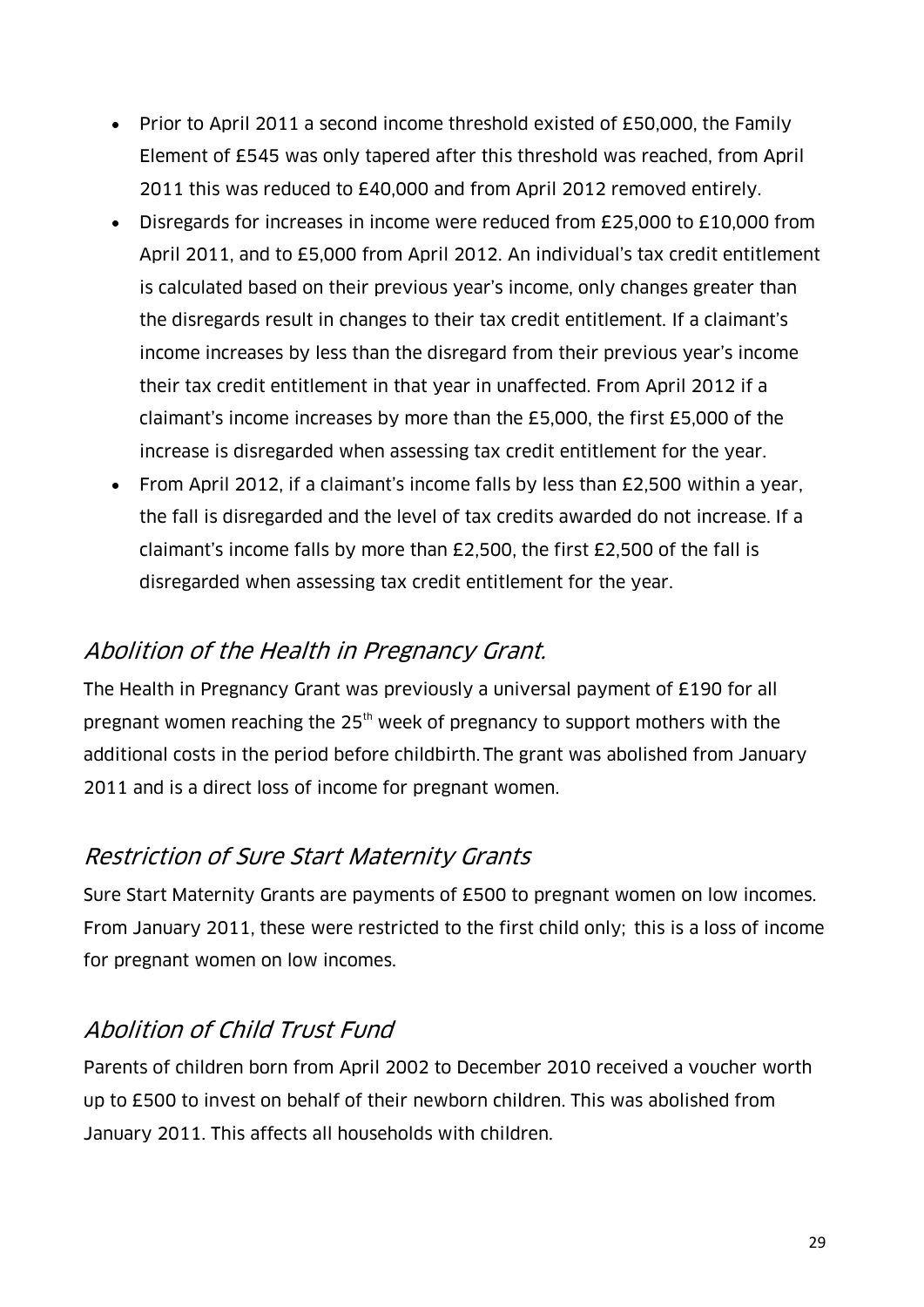#### Impact of wider spending cuts on women

As well as welfare reform the UK Government's austerity policies have resulted in spending cuts across the public sector. These also have a disproportionate impact on women.

As a result of the comprehensive spending review, job losses of over 500,000 are predicted for the public sector between the end of financial year 2010-11 and 2014-15. Women make up 65% of the public sector workforce and a large proportion of women's jobs are in the public sector, just under 40% of women's jobs nationally are in the public sector, compared to around 15% of men's jobs (ONS, 2005). In local authorities, women make up 68% of the workforce. The job losses and pay freezes in the public sector are therefore likely to affect more women than men.

Local Government funding across the whole of the UK is due to fall by 27% in real terms between 2010-11 and 2014-15 as a result of the Comprehensive Spending Review. A wide range of services that benefit women and families will inevitably be cut or scaled back. Women are more likely than men to use many public services (Women's Budget Group, 2010); these including social care, libraries, education (further education and higher education), early years care services, sexual/reproductive health services, and healthcare services in general. Reductions to bus subsidies and increases in rail travel costs will have a disproportionate effect on women as they are more reliant on public transport - particularly buses - than men $^{16}$ .

Spending cuts are expected to have a significant impact on the third sector, the results of a recent SCVO survey released in November 2012 showed that 81% of third sector organisations expect the financial situation for the sector to worsen in the next 12 months.<sup>17</sup> At the same time three quarters of charities expect demand for services to continue to increase significantly over the next year. Any cuts in funding for the voluntary sector will have a significant impact on women. Voluntary sector organisations offering services such as refuge accommodation, rape crisis services and

 $\overline{a}$ 

<sup>16</sup> Scottish Government *Gender and Transport and Travel* from the Equality Evidence Finder <http://www.scotland.gov.uk/Topics/People/Equality/Equalities/DataGrid/Gender/GenTransport>

<sup>17</sup> [http://www.scvo.org.uk/uncategorized/media-release-criminal-cuts-from-westminster-will-devastate-families-and](http://www.scvo.org.uk/uncategorized/media-release-criminal-cuts-from-westminster-will-devastate-families-and-communities-in-scotland/)[communities-in-scotland/](http://www.scvo.org.uk/uncategorized/media-release-criminal-cuts-from-westminster-will-devastate-families-and-communities-in-scotland/)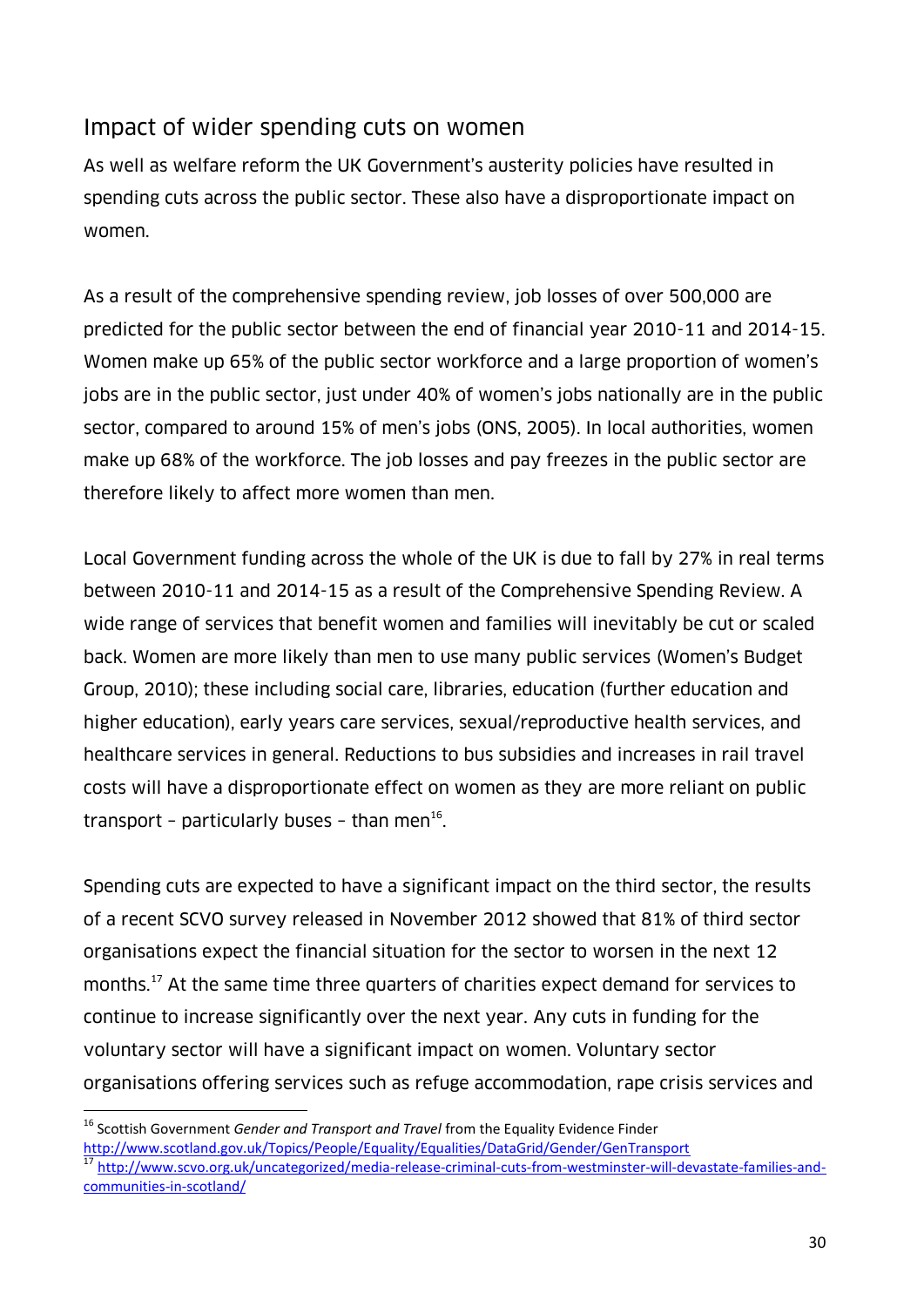counselling are used primarily by women. In 2010 66% of third sector employees in Scotland were female (Scottish Government, 2012d), there may be negative consequences for the female workforce resulting from cuts to funding and increased demand for services.

As a result of the spending cuts there are likely to be cuts to care and support services. According to Carers UK, over 500,000 people in Scotland are carers. Carers are more likely to be women than men with 58% of carers female and 42% male (Carers UK, 2012). 69% of those in receipt of Carers Allowance in Scotland are female.<sup>18</sup> It is likely that women rather than men will step in to provide care services. Cuts to services will therefore place additional burdens on more women than men.

# Conclusion

Welfare reform has a substantial impact on women. Gender analysis of the impact of welfare reforms (excluding Universal Credit) conducted by the IFS found that whilst the average single female was predicted to lose over 4.5% of their net income the average single male was predicted to lose just under 4% of their net income. Women form a substantial proportion of the caseload of many benefits and are disproportionately affected by changes to these benefits as a result.

Many of the welfare reforms have a larger impact on women due to women's roles as carers for children and their receipt of benefits directed towards children. In 2011, 92 per cent of lone parents were women<sup>19</sup> and within couples women are more likely to be paid benefits for children: in April 2013, 83% of in-work couples receiving Child Tax Credits had a female payee. 20

As part of the wide ranging welfare reforms, there have been many cuts to benefits paid for children;

Child Benefit freeze,

 $\overline{a}$ <sup>18</sup> DWP Tabtool February 2012

<sup>19</sup> <http://www.ons.gov.uk/ons/rel/family-demography/families-and-households/2011/sum-lone-parents.html>

<sup>&</sup>lt;sup>20</sup> Table 7.1<http://www.hmrc.gov.uk/statistics/prov-main-stats/cwtc-apr13.xls>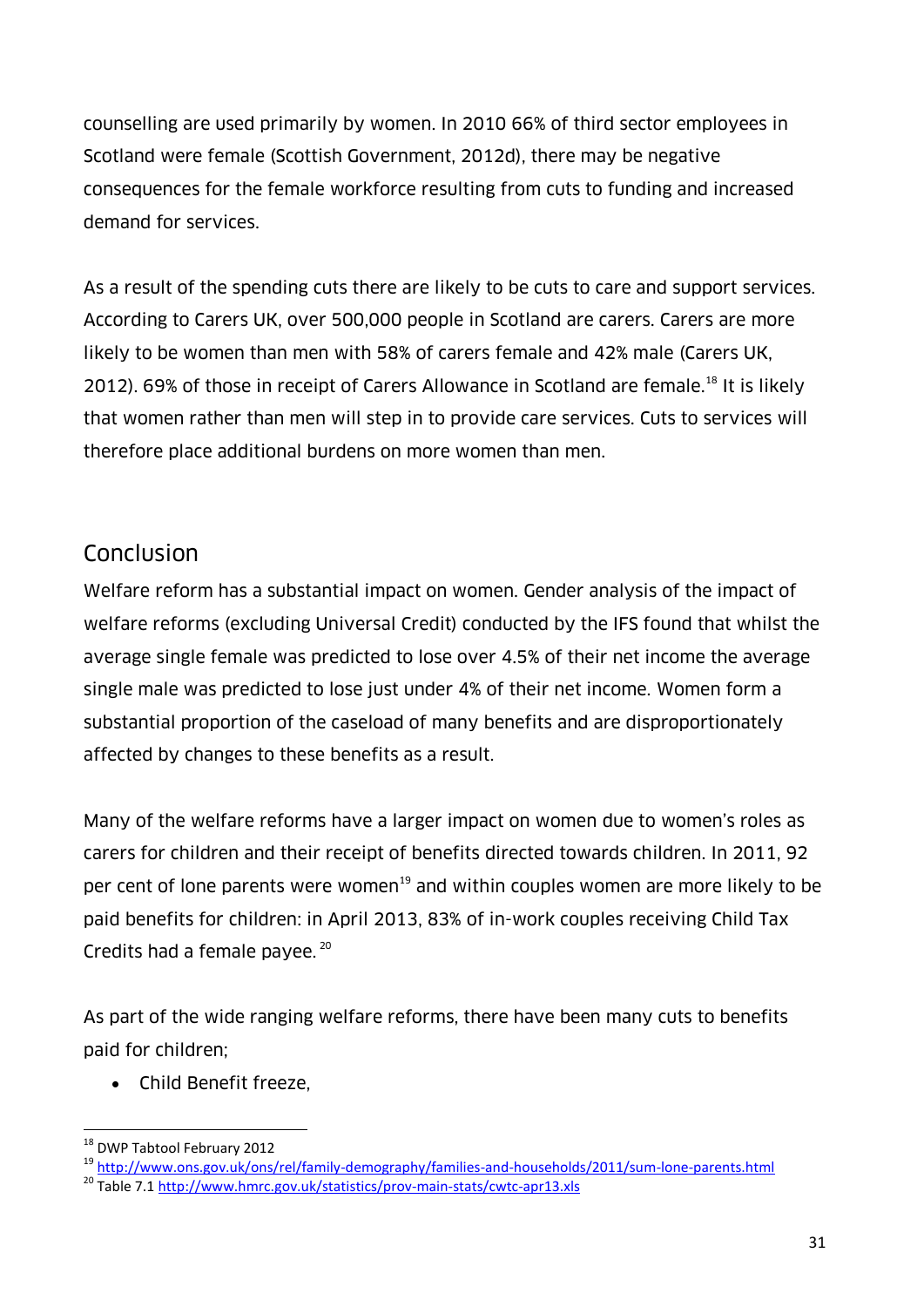- reduction of Child Benefit for households where an individual earns above £50,000, and removal where one individual earns above £60,000
- reduction in the proportion of childcare costs covered by Working Tax Credit,
- removal of the Baby Element of Child Tax Credits,
- requirement for lone parents on Income Support with a youngest child aged 5 or 6 to move to JSA,
- abolition of the Health in Pregnancy Grant,
- restriction of Sure Start Maternity Grants to the first child only,
- abolition of the Child Trust Fund,
- a system of charges for those requiring access to the new statutory child Maintenance Service and collection charges where the payment of maintenance is not through voluntary agreement.

All these changes have a significantly larger impact on women than men through their role as carers to children and because these benefits are typically paid to women.

Additionally, other changes to the benefits system are likely to have a disproportionate impact on households with children and those with caring responsibilities. The household benefit cap primarily affects households with children, with 89 per cent of households affected expected to contain children (DWP, 2012c). Around 50 per cent of all households affected are expected to be lone parents, the vast majority of whom are women. Changes to Housing Benefit are expected to reduce the real value of Housing Benefit paid and the under-occupancy rules will reduce the Housing Benefit paid to those who are deemed to have a spare bedroom. The impact of these reforms on women has not been estimated, but women form a significant proportion of the Housing Benefit caseload, and in particular around 94% of single recipients with children are women.<sup>21</sup> Any changes to Housing Benefit which have a particular impact on lone parents, will impact on women.

Policy changes to ESA are one area where a larger number of men are affected than women; this is due to men forming a larger proportion of the caseload than women. However men are more likely to qualify for income-related ESA than women,

 $\overline{a}$ 

<sup>&</sup>lt;sup>21</sup> [http://research.dwp.gov.uk/asd/asd1/hb\\_ctb/hbctb\\_release\\_aug12.xls](http://research.dwp.gov.uk/asd/asd1/hb_ctb/hbctb_release_aug12.xls)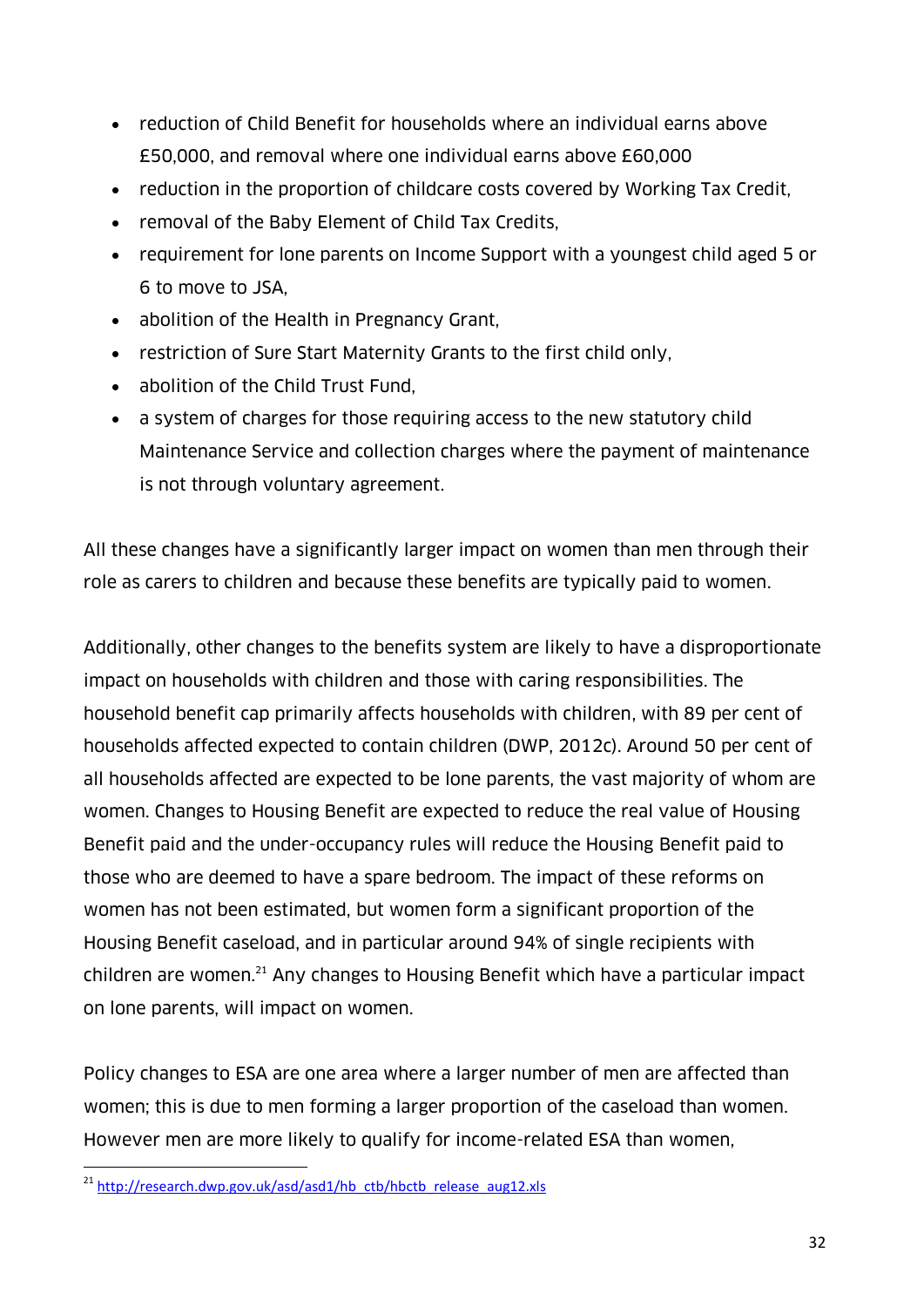individuals do not qualify as a result of their partner having sufficiently high earnings may be increasingly reliant on their partner for income.

The introduction of Universal Credit represents a significant restructuring of the welfare state. There are concerns about potential negative impacts on women through the proposed structure of Universal Credit. In couple households the payment of Universal Credit to one main claimant may result in the loss of an independent income for women. This concentrates financial resources and power in the hands of one person and may not result in resources being shared equally. Money provided to women is more likely to be spent on children's needs than money allocated to men, therefore the move to a household benefit payment could reduce spending on children. Universal Credit will be paid as a single monthly payment, a sharp contrast to the current system of multiple benefits paid at different times in the month. Women in low income households tend to be responsible for day-to-day budgeting and any problems with the payment of Universal Credit or difficulties in monthly budgeting are likely fall to them. The single earnings disregard under Universal Credit improves the incentive for one person in a couple household to move into employment, however it may weaken the incentives for many second earners (mainly women) to enter work or continue working. There is concern this could mark the start of a return to a 'male breadwinner' model in dual headed households.

As well as the welfare reforms, women are also affected more as a result of general spending cuts. Women make up the majority of the public sector workforce making them more vulnerable to public sector job cuts, pay freezes and reductions in working hours. Women are more likely to use publically provided services making them more vulnerable to cuts to these services. Additionally voluntary organisations providing services for women and employing women are also likely to see funding cuts. As women take on more care responsibilities than men, spending cuts to care and support services are likely to result in additional care burdens for women.

Equality and Tackling Poverty Analysis Communities Analytical Services August 2013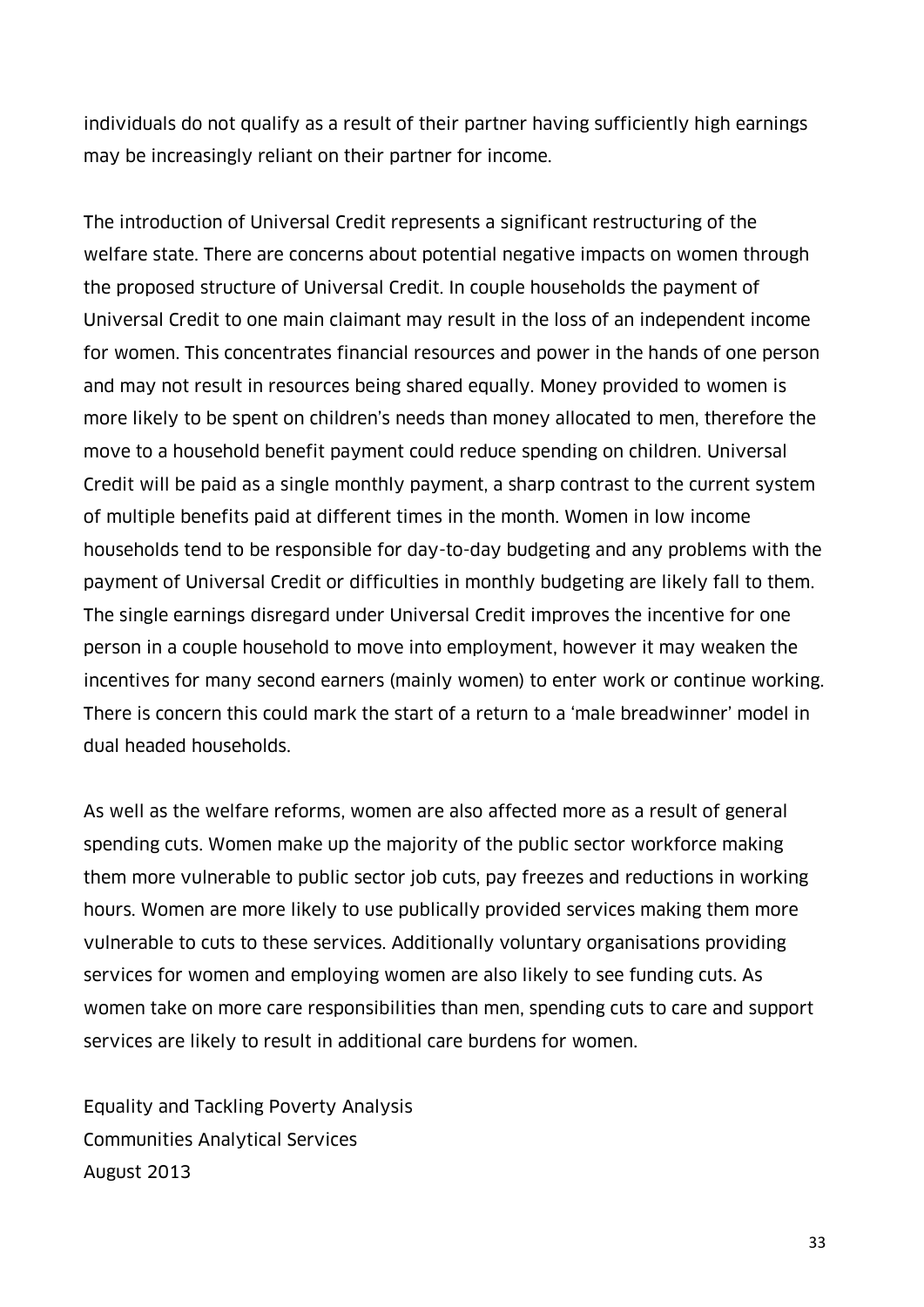# Annex: Comparison of benefit claimants by gender in Scotland &

### Great Britain

| Table 1: Number of claimants by gender and benefit type in November 2012, Scotland & Great Britain |          |         |         |                      |           |           |                     |        |       |
|----------------------------------------------------------------------------------------------------|----------|---------|---------|----------------------|-----------|-----------|---------------------|--------|-------|
| <b>Benefits</b>                                                                                    | Scotland |         |         | <b>Great Britain</b> |           |           | Scotland as % of GB |        |       |
| paid<br>to<br>individuals                                                                          | Male     | Female  | Total   | Male                 | Female    | Total     | Male                | Female | Total |
| Attendance<br>Allowance<br>$(AA)$ *                                                                | 51,630   | 106,250 | 157,890 | 562,780              | 1,146,970 | 1,709,750 | 9.2%                | 9.3%   | 9.2%  |
| Council Tax<br><b>Benefit</b><br>$(CTB)$ **                                                        |          |         |         | 1,416,090            | 2,988,150 | 4,420,910 |                     |        | n/a   |
| Disability<br>Living<br>Allowance<br>(DLA)<br>working<br>age only*                                 | 106,150  | 99,000  | 205,150 | 993,060              | 885,060   | 1,878,110 | 10.7%               | 11.2%  | 10.9% |
| Disability<br>Living<br>Allowance<br>(DLA)<br>all<br>ages*                                         | 171,310  | 180,840 | 352,150 | 1,663,780            | 1,647,890 | 3,311,680 | 10.3%               | 11.0%  | 10.6% |
| Employment<br>Support<br>Allowance<br>(ESA)                                                        | 84,030   | 76,470  | 160,510 | 773,620              | 674,360   | 1,447,980 | 10.9%               | 11.3%  | 11.1% |
| Housing<br>Benefit (HB)<br>$\star\star$                                                            | 155,553  | 249,261 | 404,814 | 1,406,971            | 2,562,642 | 3,969,613 | 11.1%               | 9.7%   | 10.2% |
| Incapacity<br><b>Benefit</b><br>$(IB)^{22}$                                                        | 51,940   | 40,720  | 92,660  | 509,290              | 367,970   | 877,260   | 10.2%               | 11.1%  | 10.6% |
| Income<br>Support                                                                                  | 36,210   | 74,980  | 111,180 | 355,560              | 833,670   | 1,189,230 | 10.2%               | 9.0%   | 9.3%  |
| Jobseekers<br>Allowance<br>(JSA)                                                                   | 90,720   | 41,740  | 132,460 | 940,960              | 502,590   | 1,443,540 | 9.6%                | 8.3%   | 9.2%  |
| Pension<br>Credit***                                                                               | 92,760   | 154,260 | 247,020 | 977,750              | 1,519,700 | 2,497,450 | 9.5%                | 10.2%  | 9.9%  |

Source: DWP Tabtool except Housing Benefit statistics from Stat-Xplore and Council Tax Benefit statistics from the DWP Housing Benefit and Council Tax Benefit caseload website [\(http://research.dwp.gov.uk/asd/index.php?page=hbctb\)](http://research.dwp.gov.uk/asd/index.php?page=hbctb)

 $\overline{a}$  $^{22}$  Scotland's share of Incapacity Benefit claimants will be affected by the migration process from IB to ESA.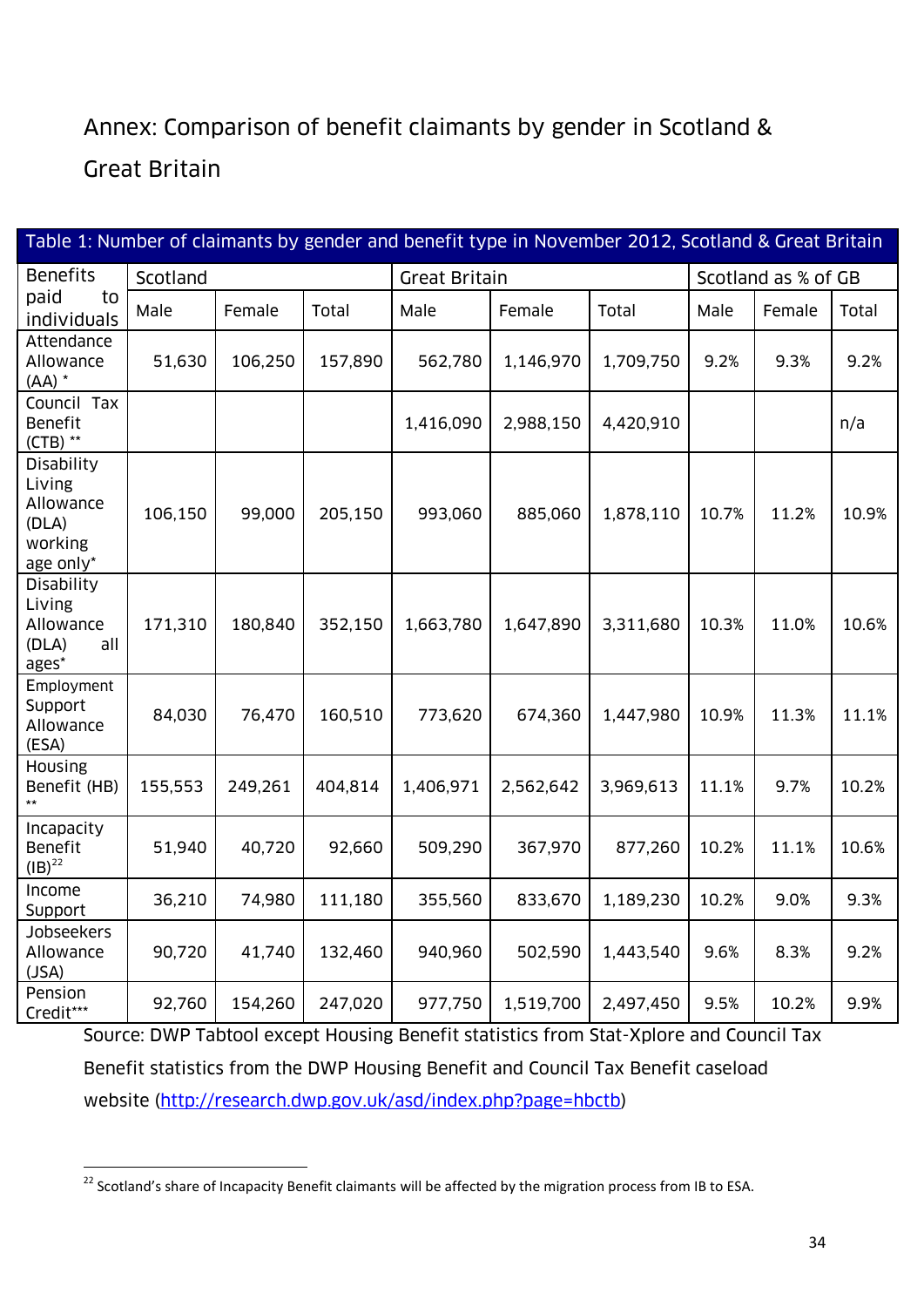Notes: All data relates to November 2012 except: Housing Benefit and Council Tax Benefit figures from February 2013.

All data relates to recipients of all ages unless specified.

\* DLA and AA figures relate to entitled cases

\*\* For Housing Benefit and Council Tax Benefit the statistics only refer to single claimants, those with and without children. The number of claimants is the number of benefit units (which may be a single person or couple). There may be more than one claimant unit per household.

\*\*\* Pension Credit figures refer to claimants rather than beneficiaries.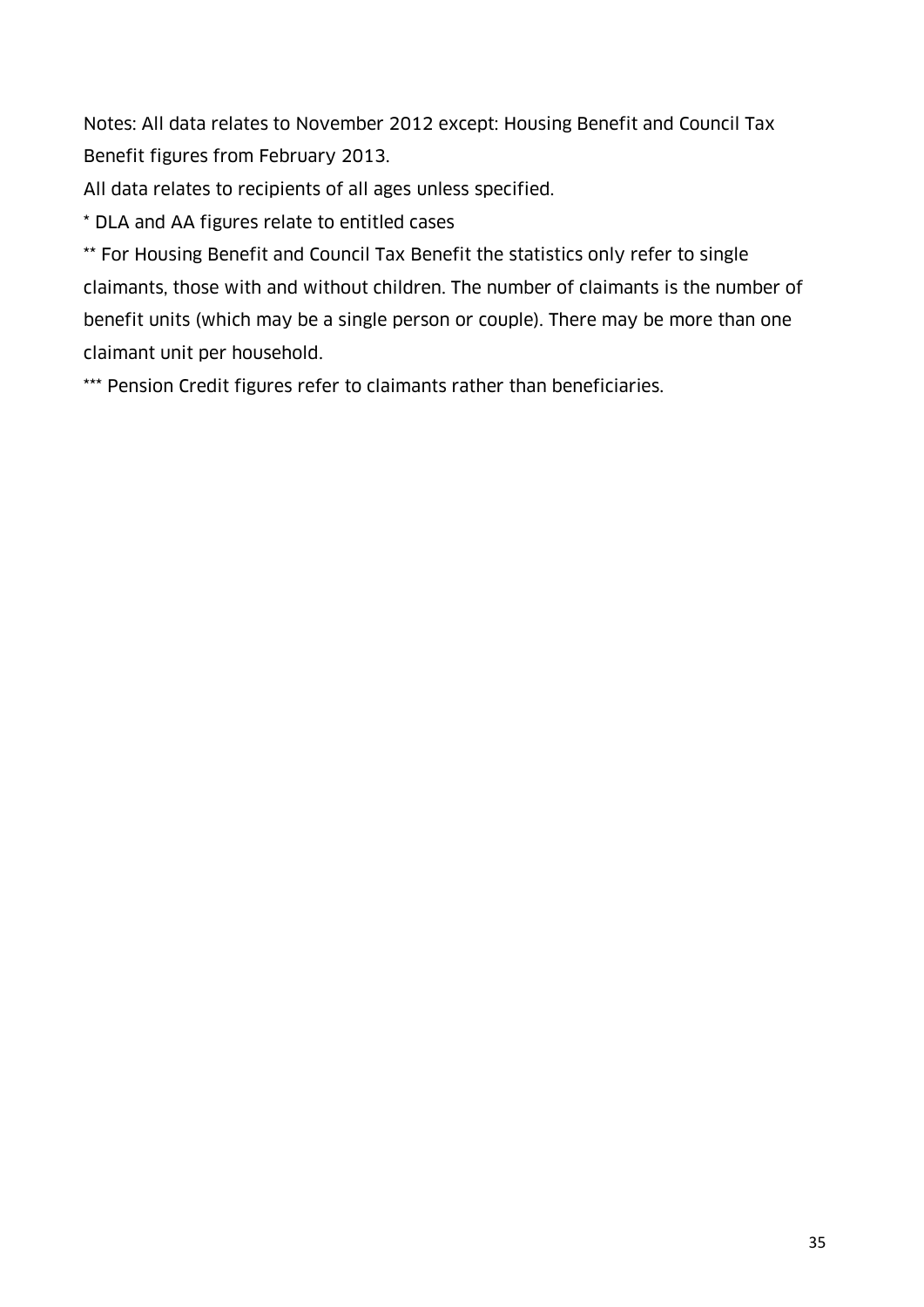| Table 2: Female share of the caseload by benefit type in November |          |       |  |  |  |  |
|-------------------------------------------------------------------|----------|-------|--|--|--|--|
| 2012, Scotland & Great Britain                                    |          |       |  |  |  |  |
| Benefits paid to individuals                                      | Scotland | GB    |  |  |  |  |
| Attendance Allowance*                                             | 67.3%    | 67.1% |  |  |  |  |
| Council Tax Benefit (CTB) **                                      | n/a      | 67.6% |  |  |  |  |
| Disability Living Allowance (DLA)                                 | 48.3%    | 47.1% |  |  |  |  |
| working-age only*                                                 |          |       |  |  |  |  |
| Disability Living Allowance (DLA)                                 | 51.4%    | 49.8% |  |  |  |  |
| all ages*                                                         |          |       |  |  |  |  |
| Employment Support Allowance (ESA)                                | 47.6%    | 46.6% |  |  |  |  |
| Housing Benefit (HB) **                                           | 61.6%    | 64.6% |  |  |  |  |
| Incapacity Benefit (IB)                                           | 43.9%    | 41.9% |  |  |  |  |
| Income Support                                                    | 67.4%    | 70.1% |  |  |  |  |
| Jobseekers Allowance (JSA)                                        | 31.5%    | 34.8% |  |  |  |  |
| Pension Credit***                                                 | 62.4%    | 60.9% |  |  |  |  |

Source: DWP Tabtool except Housing Benefit statistics from Stat-Xplore and Council Tax Benefit statistics from the DWP Housing Benefit and Council Tax Benefit caseload website [\(http://research.dwp.gov.uk/asd/index.php?page=hbctb\)](http://research.dwp.gov.uk/asd/index.php?page=hbctb)

Notes: All data relates to November 2012 except: Housing Benefit and Council Tax Benefit figures from February 2013.

All data relates to recipients of all ages unless specified.

\* DLA and AA figures relate to entitled cases

\*\* For Housing Benefit and Council Tax Benefit the statistics only refer to single claimants, those with and without children. The number of claimants is the number of benefit units (which may be a single person or couple). There may be more than one claimant unit per household.

\*\*\* Pension Credit figures refer to claimants rather than beneficiaries.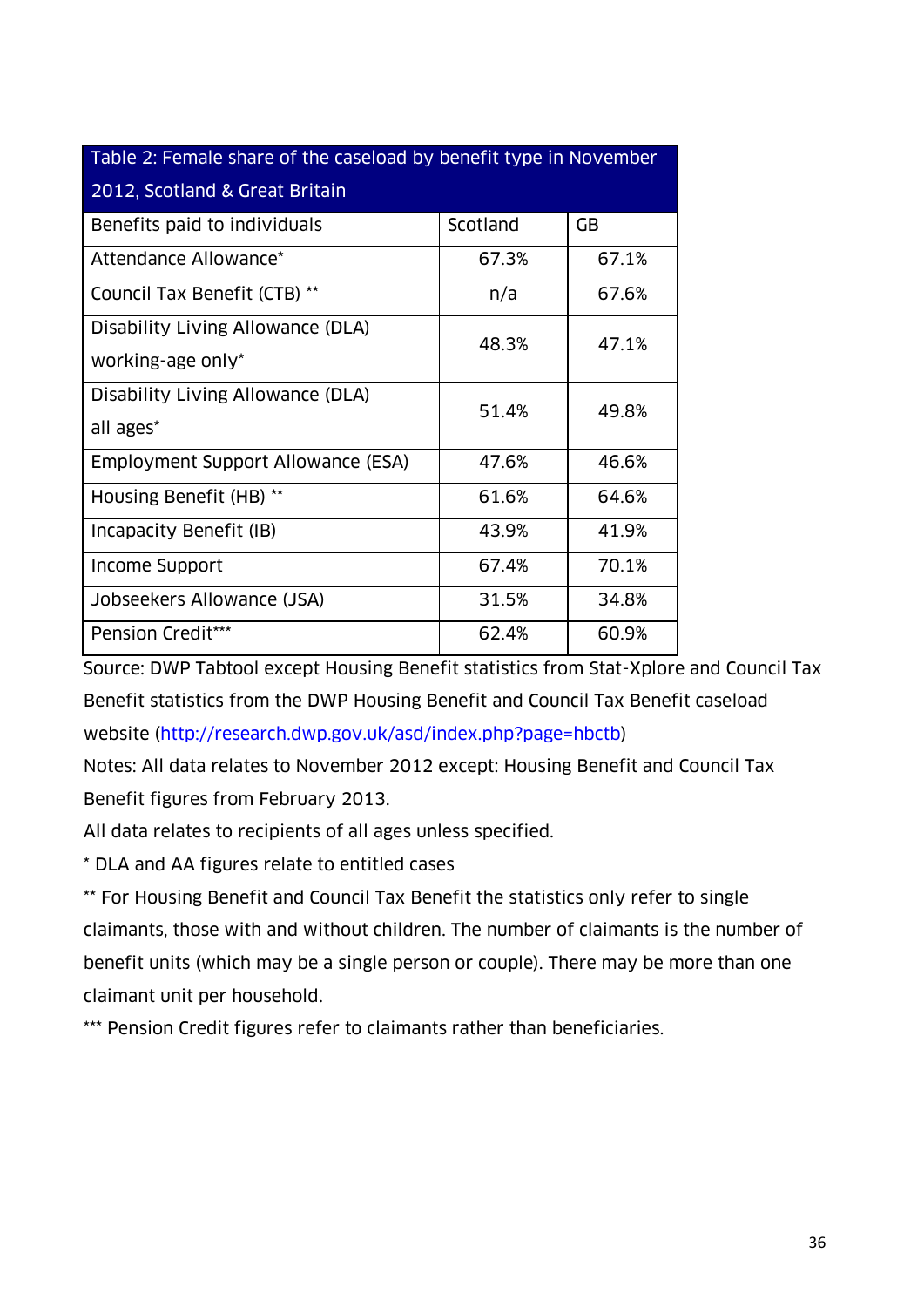#### References

Breitenbach, E. and Wasoff, F. (2007) A Gender Audit of Statistics: Comparing the Position of Women and Men in Scotland, Edinburgh: Scottish Government.

<http://www.scotland.gov.uk/Publications/2007/03/27104158/0>

Carers UK (September 2012) Facts about carers 2012

[http://www.carersuk.org/media/k2/attachments/Facts\\_about\\_carers\\_2012.pdf](http://www.carersuk.org/media/k2/attachments/Facts_about_carers_2012.pdf)

Department of Work and Pensions (2011a) Abolition of concessionary Employment and Support Allowance (ESA) 'youth' National Insurance qualification conditions: Equality impact assessment

[https://www.gov.uk/government/uploads/system/uploads/attachment\\_data/file/22015](https://www.gov.uk/government/uploads/system/uploads/attachment_data/file/220157/eia-esa-youth-provisions-wr2011.pdf) [7/eia-esa-youth-provisions-wr2011.pdf](https://www.gov.uk/government/uploads/system/uploads/attachment_data/file/220157/eia-esa-youth-provisions-wr2011.pdf)

Department of Work and Pensions (2011b) Removing Income Support eligibility for lone parents with a youngest child aged five or over: Equality impact assessment [https://www.gov.uk/government/uploads/system/uploads/attachment\\_data/file/22015](https://www.gov.uk/government/uploads/system/uploads/attachment_data/file/220159/eia-lone-parents-conditionality-wr2011.pdf) [9/eia-lone-parents-conditionality-wr2011.pdf](https://www.gov.uk/government/uploads/system/uploads/attachment_data/file/220159/eia-lone-parents-conditionality-wr2011.pdf)

Department of Work and Pensions (2011c) Time limiting contributory Employment and Support Allowance to one year for those in the work-related activity group: Equality impact assessment

[https://www.gov.uk/government/uploads/system/uploads/attachment\\_data/file/22015](https://www.gov.uk/government/uploads/system/uploads/attachment_data/file/220156/eia-esa-time-limit-wr2011.pdf) [6/eia-esa-time-limit-wr2011.pdf](https://www.gov.uk/government/uploads/system/uploads/attachment_data/file/220156/eia-esa-time-limit-wr2011.pdf)

Department of Work and Pensions (2011d) Universal Credit Policy Briefing Note 10: Childcare

[http://webarchive.nationalarchives.gov.uk/+/http://www.dwp.gov.uk/docs/ucpbn-10](http://webarchive.nationalarchives.gov.uk/+/http:/www.dwp.gov.uk/docs/ucpbn-10-childcare.pdf) [childcare.pdf](http://webarchive.nationalarchives.gov.uk/+/http:/www.dwp.gov.uk/docs/ucpbn-10-childcare.pdf)

Department of Work and Pensions (2011e) Universal Credit Policy Briefing Note 2: The Payment Proposal

[http://webarchive.nationalarchives.gov.uk/+/http://www.dwp.gov.uk/docs/ucpbn-2](http://webarchive.nationalarchives.gov.uk/+/http:/www.dwp.gov.uk/docs/ucpbn-2-payment.pdf) [payment.pdf](http://webarchive.nationalarchives.gov.uk/+/http:/www.dwp.gov.uk/docs/ucpbn-2-payment.pdf)

Department of Work and Pensions (2011f) Welfare Reform Bill Universal Credit: Equality impact assessment [http://www.dwp.gov.uk/docs/eia-universal-credit](http://www.dwp.gov.uk/docs/eia-universal-credit-wr2011.pdf)[wr2011.pdf](http://www.dwp.gov.uk/docs/eia-universal-credit-wr2011.pdf)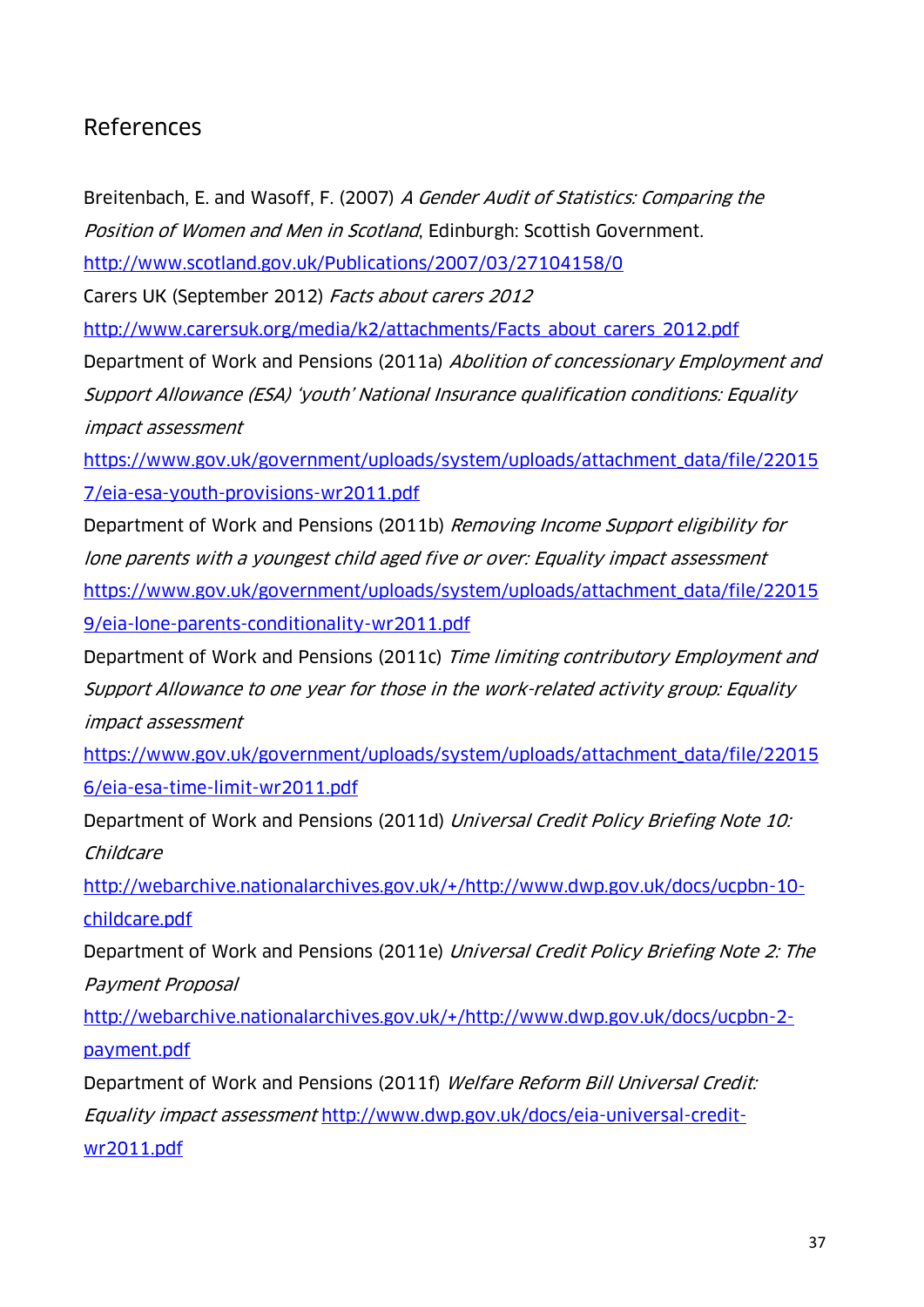Department of Work and Pensions (2012a) Child Support Fees Regulations 2013: Equality impact assessment

[https://www.gov.uk/government/uploads/system/uploads/attachment\\_data/file/22021](https://www.gov.uk/government/uploads/system/uploads/attachment_data/file/220219/eia-child-support-fees.pdf) [9/eia-child-support-fees.pdf](https://www.gov.uk/government/uploads/system/uploads/attachment_data/file/220219/eia-child-support-fees.pdf)

Department of Work and Pensions (2012b) Disability Living Allowance Reform [https://www.gov.uk/government/uploads/system/uploads/attachment\\_data/file/17499](https://www.gov.uk/government/uploads/system/uploads/attachment_data/file/174995/dla-reform-wr2011-ia.pdf.pdf) [5/dla-reform-wr2011-ia.pdf.pdf](https://www.gov.uk/government/uploads/system/uploads/attachment_data/file/174995/dla-reform-wr2011-ia.pdf.pdf)

Department of Work and Pensions (2012c) Household Benefit Cap: Equality impact assessment

[https://www.gov.uk/government/uploads/system/uploads/attachment\\_data/file/22015](https://www.gov.uk/government/uploads/system/uploads/attachment_data/file/220153/eia-benefit-cap-wr2011.pdf) [3/eia-benefit-cap-wr2011.pdf](https://www.gov.uk/government/uploads/system/uploads/attachment_data/file/220153/eia-benefit-cap-wr2011.pdf)

Department of Work and Pensions (2012d) Personal Independence Payment:

Reassessment and Impacts

[http://webarchive.nationalarchives.gov.uk/+/http://www.dwp.gov.uk/docs/pip](http://webarchive.nationalarchives.gov.uk/+/http:/www.dwp.gov.uk/docs/pip-reassessments-and-impacts.pdf)[reassessments-and-impacts.pdf](http://webarchive.nationalarchives.gov.uk/+/http:/www.dwp.gov.uk/docs/pip-reassessments-and-impacts.pdf)

Department of Work and Pensions (2012e) Supporting Separated families; securing children's futures

[https://www.gov.uk/government/uploads/system/uploads/attachment\\_data/file/22045](https://www.gov.uk/government/uploads/system/uploads/attachment_data/file/220453/childrens-futures-consultation.pdf)

[3/childrens-futures-consultation.pdf](https://www.gov.uk/government/uploads/system/uploads/attachment_data/file/220453/childrens-futures-consultation.pdf)

Department of Work and Pensions (2012f) Universal Credit Policy Briefing Note: Transitional Protection and Universal Credit

[http://webarchive.nationalarchives.gov.uk/+/http://www.dwp.gov.uk/docs/ucpbn](http://webarchive.nationalarchives.gov.uk/+/http:/www.dwp.gov.uk/docs/ucpbn-transitional-protection.pdf)[transitional-protection.pdf](http://webarchive.nationalarchives.gov.uk/+/http:/www.dwp.gov.uk/docs/ucpbn-transitional-protection.pdf)

Department of Work and Pensions (2013) Preparing for the future, tackling the past: Child Maintenance – Arrears and Compliance Strategy 2012 – 2017

[https://www.gov.uk/government/uploads/system/uploads/attachment\\_data/file/13803](https://www.gov.uk/government/uploads/system/uploads/attachment_data/file/138030/cm-arrears-and-compliance-strategy-2012-2017.pdf.pdf)

[0/cm-arrears-and-compliance-strategy-2012-2017.pdf.pdf](https://www.gov.uk/government/uploads/system/uploads/attachment_data/file/138030/cm-arrears-and-compliance-strategy-2012-2017.pdf.pdf)

Engender (January 2012) Multiple Jeopardy? The impacts of the UK Government's proposed welfare reforms on women in Scotland An Engender Background Paper

Farrell, C. and O' Connor, W. (2003) Low Income Families and Household Spending, DWP Research Report No. 192, Leeds: Corporate Document Services

Goode, J., Callender, C. and Lister, R. (1998), Purse or Wallet? Income distribution within families on benefits, London: Policy Studies Institute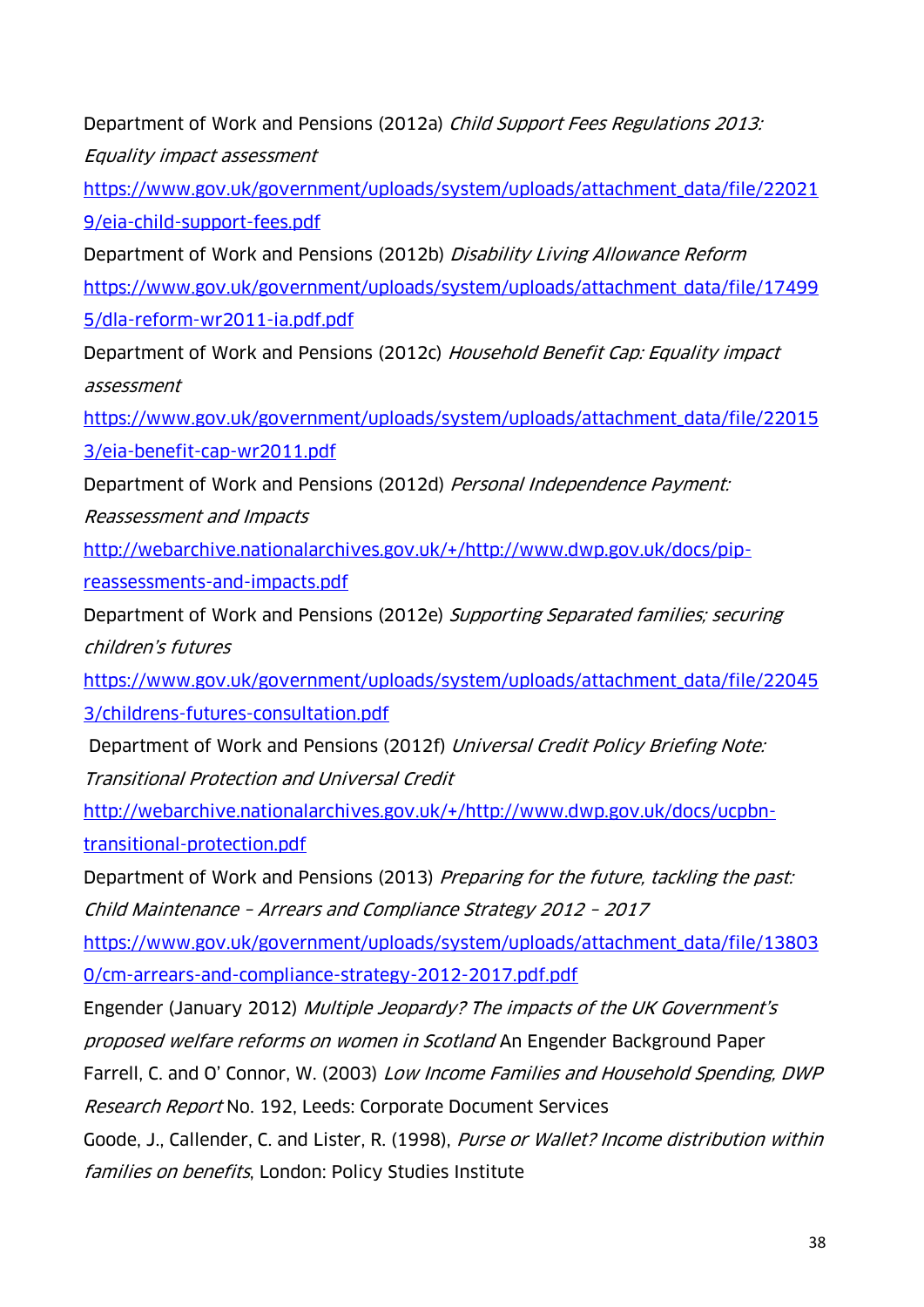Institute for Fiscal Studies (2013) Child and Working-Age Poverty in Northern Ireland from 2010 to 2020 <http://www.ifs.org.uk/comms/r78.pdf>

Institute for Fiscal Studies (2011) The impact of tax and benefit reforms by sex: some simple analysis <http://www.ifs.org.uk/publications/5610>

Maplethorpe, N., Chanfreau, J., Philo, D. and Tait, C. (2010), Families with Children in Britain: Findings from the 2008 Families and Children Study (FACS), Department for Work and Pensions Research Report 656

[http://research.dwp.gov.uk/asd/asd5/report\\_abstracts/rr\\_abstracts/rra\\_656.asp](http://research.dwp.gov.uk/asd/asd5/report_abstracts/rr_abstracts/rra_656.asp) Middleton, S., Ashworth, K. and Walker, R. (eds) (1994) *Family Fortunes.* London: Child Poverty Action Group.

Office of National Statistics (December 2005) Characteristics of people employed in the public sector [http://www.ons.gov.uk/ons/rel/lms/labour-market-trends--discontinued-](http://www.ons.gov.uk/ons/rel/lms/labour-market-trends--discontinued-/volume-113--no--12/characteristics-of-people-employed-in-the-public-sector.pdf) [/volume-113--no--12/characteristics-of-people-employed-in-the-public-sector.pdf](http://www.ons.gov.uk/ons/rel/lms/labour-market-trends--discontinued-/volume-113--no--12/characteristics-of-people-employed-in-the-public-sector.pdf) Oxfam (October 2010) A Gender Perspective on 21st Century Welfare Reform [http://policy-practice.oxfam.org.uk/publications/a-gender-perspective-on-21st-century](http://policy-practice.oxfam.org.uk/publications/a-gender-perspective-on-21st-century-welfare-reform-118087)[welfare-reform-118087](http://policy-practice.oxfam.org.uk/publications/a-gender-perspective-on-21st-century-welfare-reform-118087)

Resolution Foundation (2013) Resolution Foundation analysis of the 2013 Budget [http://www.resolutionfoundation.org/media/media/downloads/Resolution\\_Foundation\\_](http://www.resolutionfoundation.org/media/media/downloads/Resolution_Foundation_Budget_Reaction.pdf) [Budget\\_Reaction.pdf](http://www.resolutionfoundation.org/media/media/downloads/Resolution_Foundation_Budget_Reaction.pdf)

Scottish Government Welfare Analysis (2012a) The potential impacts of an online delivery of Universal Credit <http://www.scotland.gov.uk/Resource/0040/00409334.pdf> Scottish Government (2012b) Equality Impact Assessment Scottish Welfare Fund <http://www.scotland.gov.uk/Resource/0040/00409366.pdf>

Scottish Government (2012c) Potential impacts of a move to household benefit payments <http://www.scotland.gov.uk/Resource/0040/00404941.pdf>

Scottish Government (2012d) Third Sector Employment Statistics

<http://www.scotland.gov.uk/Topics/People/15300/ThirdSectorEmploymentStatistics>

Sharp, N. (2008), 'What's Yours is Mine': The different forms of economic abuse and its impact on women and children experiencing domestic violence, Refuge.

Westaway, J. and McKay, S. (2007), Women's Financial Assets and Debts, London: Fawcett Society.

Women's Budget Group (2006), Women's and Children's Poverty: Making the links, London: WBG <http://www.wbg.org.uk/documents/WBGWomensandchildrenspoverty.pdf>